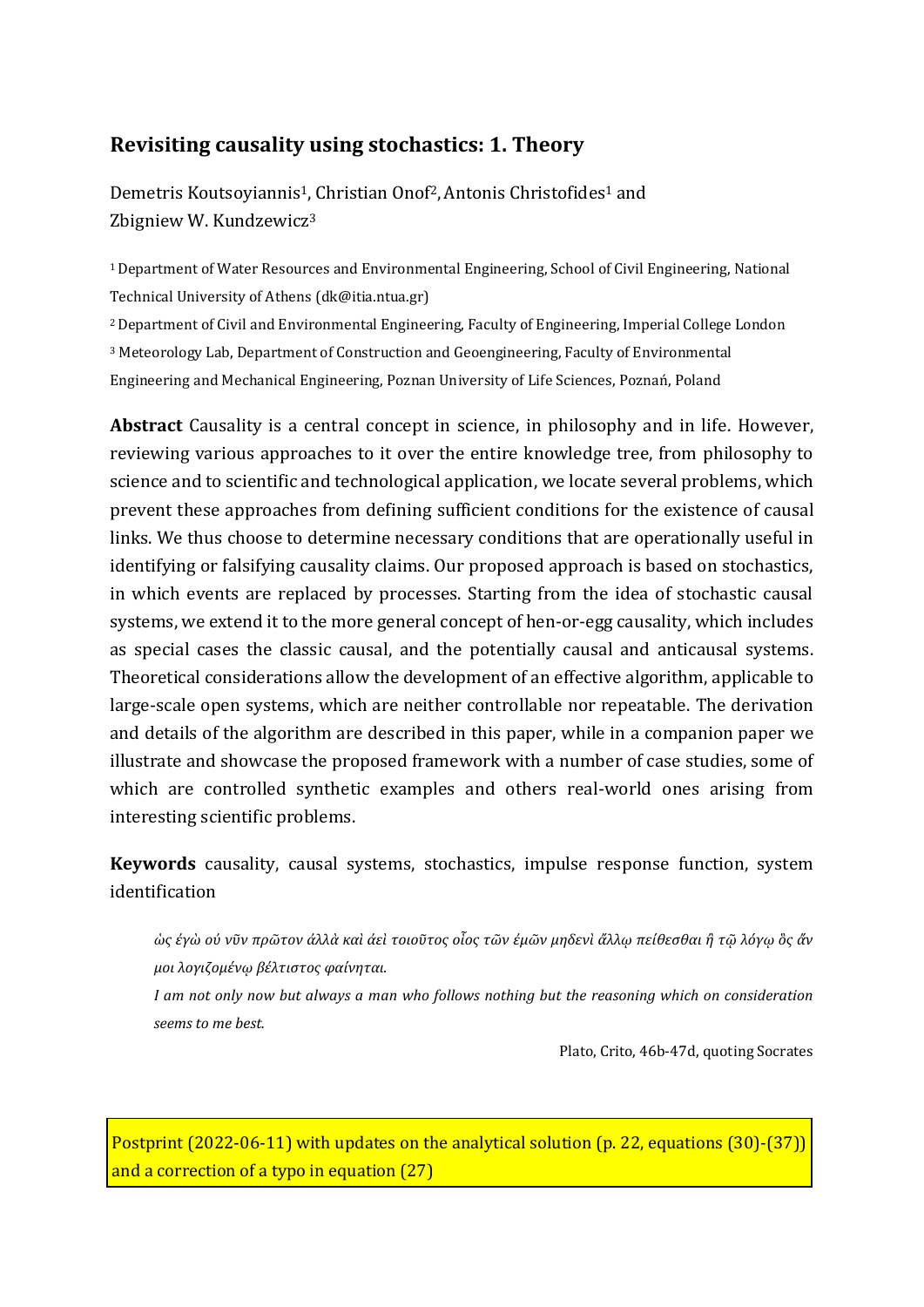# **1 Introduction**

Causality (or causation<sup>1</sup>) is a central concept in science, in philosophy and in life, yet its meaning is not clear. Difficulties in disambiguating it extend over the entire knowledge tree, from philosophy and to science to scientific and technological applications. When it comes to science, an operational framework is well established, which is based on the notion of controlled and repeatable experiments. However, this framework is not applicable to large-scale open systems, which are neither controllable nor repeatable. The difficulties in identifying causality in such systems are amplified. Even though several algorithms have been proposed to identify causality in such systems, based on probabilistic considerations and statistical processing of data, they are mostly problematic.

Apparently, as giants in philosophy and science have not yet resolved these problems, one should not expect our humble set of two companion papers to do that. On the other hand, existing knowledge gaps offer us grounds for trying to make some headway in attempting to locate and elucidate those gaps (Section 2 of this paper) and propose a different identification framework applicable to open systems (Section 3 of this paper). We illustrate and showcase the proposed framework by means of a number of case studies, some of which are controlled synthetic examples and others real-world ones characterizing interesting scientific problems. To avoid a long paper, we present the case studies in the companion paper (Koutsoyiannis et al. 2022a).

# **2 Theoretical background**

#### **2.1 Philosophical background**

There is a mystery in the concept of cause. While at first glance it seems clear what we mean with the word, whenever we consider it more closely, we find ourselves unable even to define it. Aristotle (384–322 BC) seems to have noticed this, for he wrote, among other things:

*that which when present is the cause of something, when absent we sometimes consider to be the cause of the contrary; for example, we consider the absence of the captain to be the cause of the ship's capsizing, whereas his presence was the cause of the ship's rescue"* (*ὃ γὰρ παρὸν αἴτιον τοῦδε, τοῦτο καὶ ἀπὸν αἰτιώμεθα ἐνίοτε τοῦ*

 $1$  The terms "causation" and "causality" most of the times, also in this text, are typically used interchangeably as synonymous, meaning the existence of a cause-effect relationship. We note though that the two terms sometimes have been used with slightly differing meanings. The former sometimes (e.g. Sion 2010) denotes a deterministic cause-effect relationship (deterministic causality). The latter may also mean the principle that everything has a cause (e.g. Bunge 1979, p.3).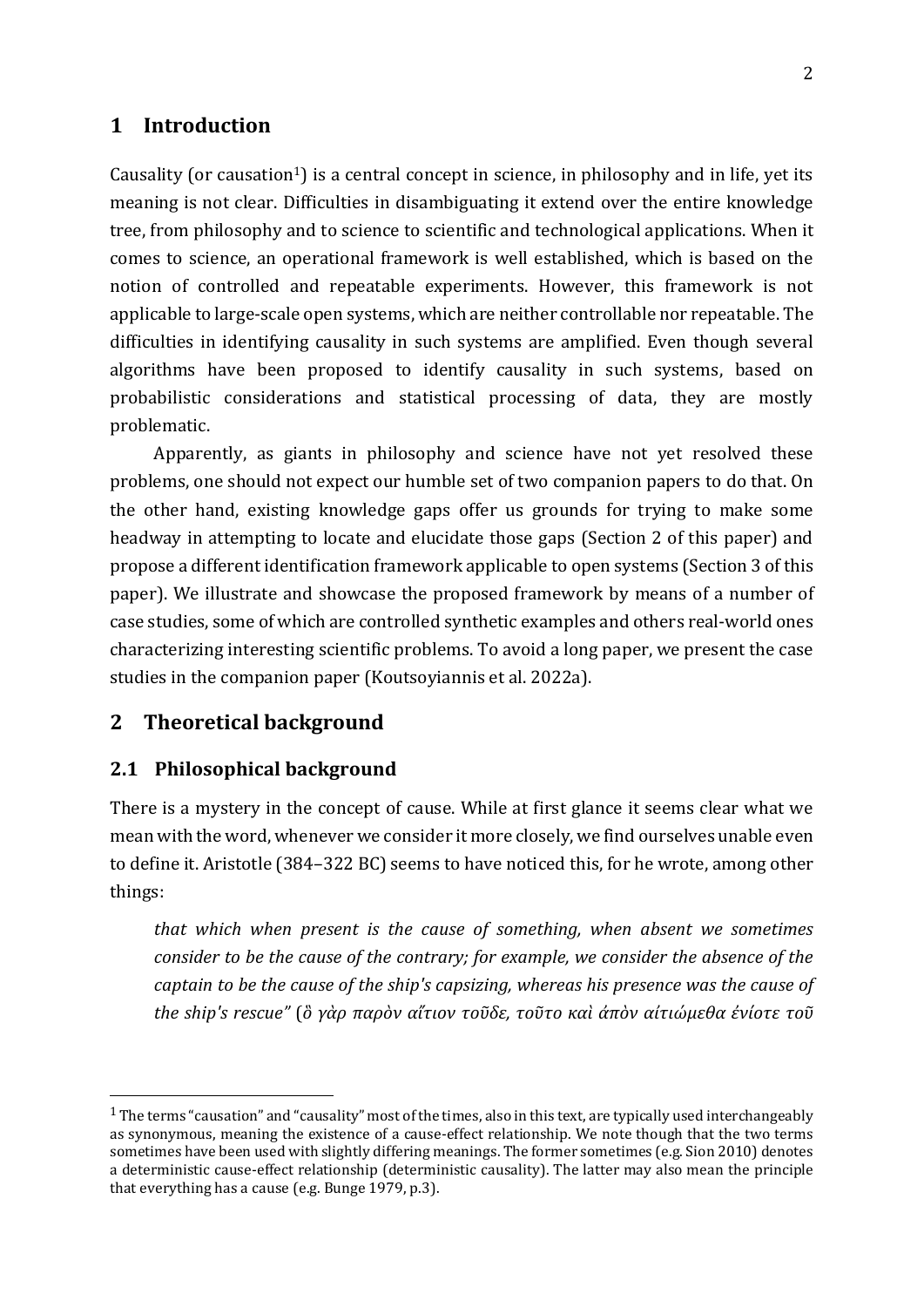*ἐναντίου, οἷον τὴν ἀπουσίαν τοῦ κυβερνήτου τῆς τοῦ πλοίου ἀνατροπῆς, οὗ ἦν ἡ παρουσία αἰτία τῆς σωτηρίας* [Bekker number 195a12-14])*.* 

In some languages, the original meaning of the word appears to be "the one who is to blame". According to various dictionaries, the Greek word "αἴτιος", which comes from the verb "αἴνυμαι", "to grab", must originally have meant "he who has a part". Likewise, the Latin word "causa" is also the origin of "accuse". The German "Ursache", on the other hand, literally means "the original thing". This suggests two important aspects of what we understand as cause: (i) insofar as identifying a cause is identifying what is responsible for something, it provides an explanation; (ii) insofar as a cause is the origin/ground leading to some occurrence, it is connected with the idea of some process (physical or psychological). However, this common understanding of the notion of cause hides certain philosophical problems.

The Scottish philosopher David Hume (1711-1776) was the first to raise doubts about the existence of causes. His work has been so influential that almost all modern philosophical and scientific studies referring to causation start the thread from him. He pointed out that causal connections are not visible or otherwise directly perceivable by our senses. When a flame causes heat, we perceive the flame, we perceive the heat, but the causal connection between the flame and the heat we do not perceive; we deduce it. From the time of birth, we observe certain regularities in the world. For Hume, when we say that the flame is the cause and heat is the effect, we only express an observed regularity—a physical law. Here is a related passage from Hume (1748, Section VI, part I—with modernized spelling and punctuation):

*Suppose a person, though endowed with the strongest faculties of reason and reflection, to be brought on a sudden into this world; he would indeed immediately observe a continual succession of objects, and one event following another; but he would not be able to discover anything further* […] *Suppose, again, that he has acquired more experience, and has lived so long in the world as to have observed familiar objects or events to be constantly conjoined together. What is the consequence of this experience? He immediately infers the existence of one object from the appearance of the other. Yet he has not, by all his experience, acquired any idea or knowledge of the secret power by which the one object produces the other; nor is it by any process of reasoning he is engaged to draw this inference.*

Hume's conclusion is that the concept of a cause is merely a way we use to describe regularities.

Hume's attack on the notion of cause served as a wake-up call for the German philosopher Immannuel Kant (1724–1804), who agreed with Hume's diagnosis but not his conclusion. Rather, he argued that Hume did not go far enough (Kant 1787/1998,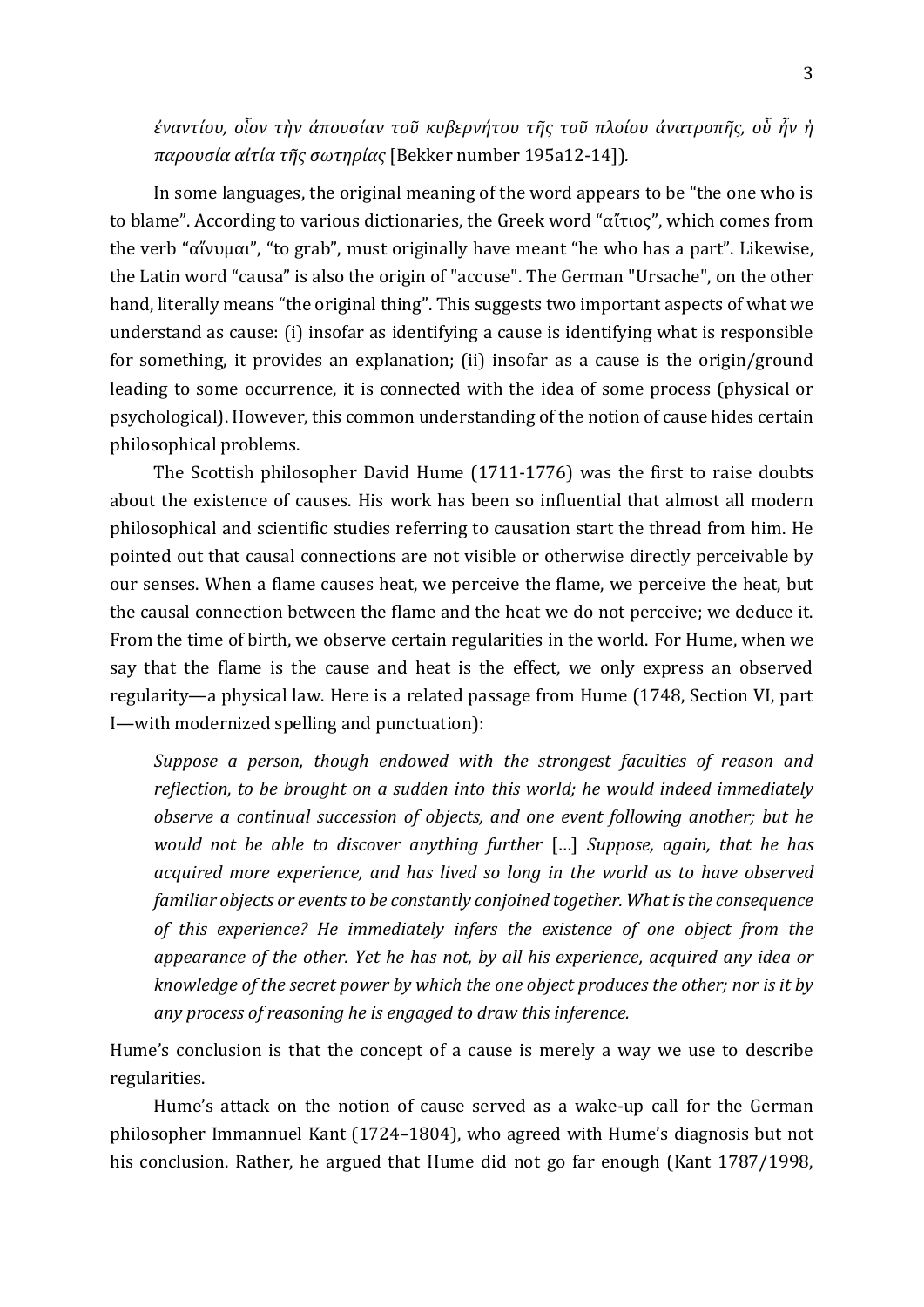B788-9; pp. 653-4; see Gardner 1999, p.11). This was one of the triggers for Kant's socalled "*critical turn*" which introduced a revolutionary approach to how we understand what it is to be an object. While Kant did not doubt that knowledge of objects starts with the information we receive through our senses, the question of how this sensory input leads to the experience/knowledge/representation of an object is one that philosophy had never really provided a satisfactory answer to. Rather than assume, as his predecessors had done, that our knowledge of objects depends in some way (that has never been explained—e.g. how does raw sensory information lead to the representation of an object?) upon objects that are already given to us independently of our cognition, he proposed that our cognition is partly responsible for constituting such objects. So, features like space, time and causality are contributed by the subject as ways of structuring the raw sensory input. The concept of cause and effect in particular, and Kant's claim that "*All alterations occur in accordance with the law of the connection of cause and effect*" (Kant 1787/1998, B232, p. 304) play a fundamental role in the temporal structure of objective experience. For our purposes, what is important in Kant's understanding of causality is that (a) it is understood in terms of rule-governedness (i.e. that which is *regular* has a *rule* governing its behaviour), and (b) the temporal/causal order is irreversible (ibid. B237, pp. 306-7). These two characteristics will be used below.

The general question of how to define and identify causes remains however and this is the locus of the contemporary debate around the concept of cause. Many philosophers and mathematicians have attempted to answer it by developing theories of causation. These are based on interventions (A causes B if by deliberately creating A, B follows), counterfactuals (A causes B if B would not have occurred had A been absent), necessary and sufficient conditions (A causes B if A is necessary and sufficient for B to occur), or probability (A causes B if the presence of A increases the probability of B; see section 2.2). Combinations of these approaches have also been proposed. However, no completely satisfactory characterization has been formulated. Naturally, this philosophical perplexity is also reflected in the mathematical representation of causality, which defines the scope of our study. In particular, this paper and its companion are a contribution to the probabilistic approach to causality.

# **2.2 Probabilistic theories of causality**

While the above considerations show that it is difficult to define what causality is, we have seen grounds for presupposing it is intimately connected with temporal asymmetry and irreversibility. Thus, Mehlberg (1983) explained that "*no causal process (i.e., such that of two consecutive phases, one is always the cause of the other) can be reversible*" and also presented the causal theory of time, according to which "*two events are simultaneous* by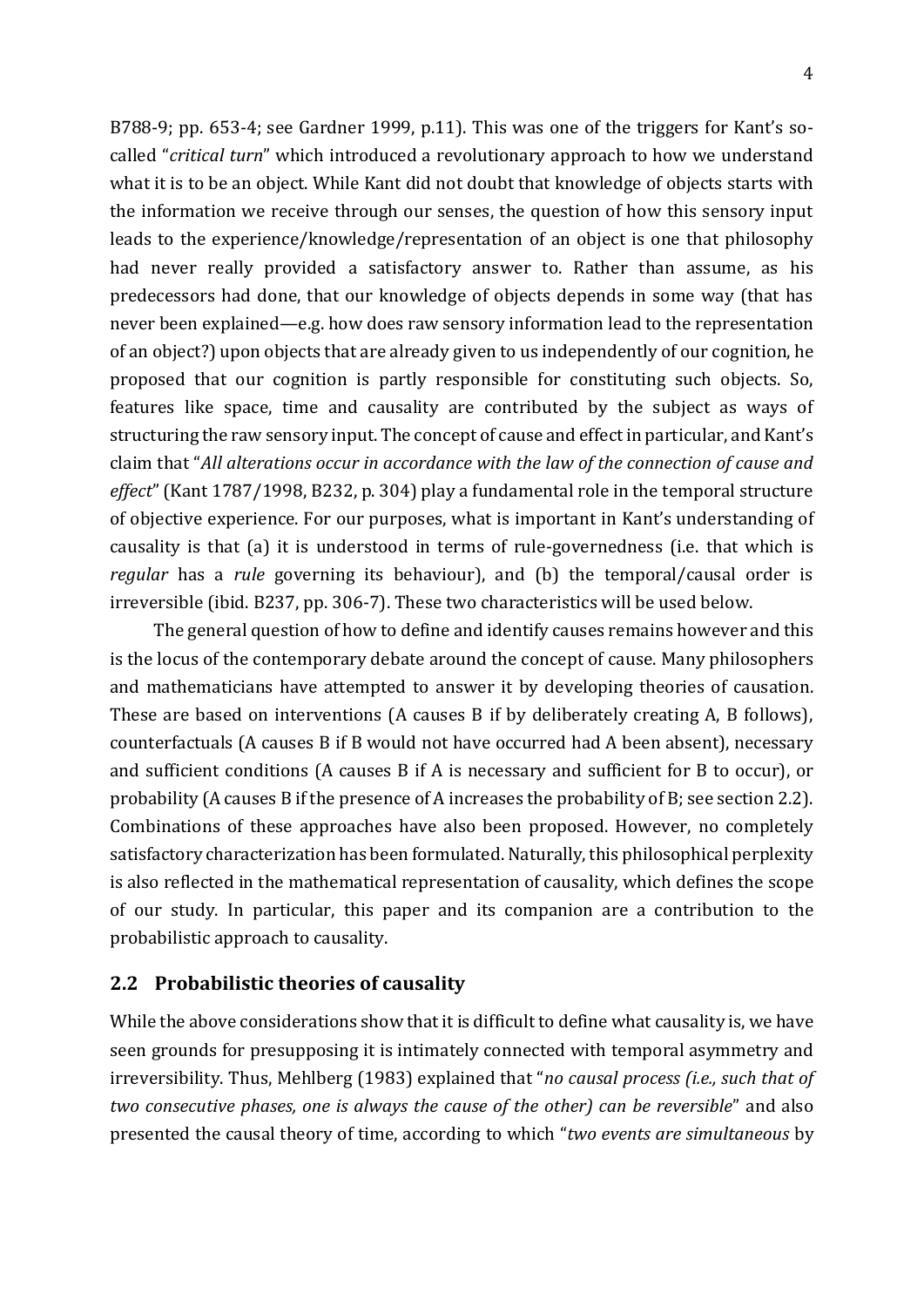definition *if there can be no causal action between them*". The issue of time directionality of causality was also discussed by Kline (1980).

Further, insofar as a causal link is governed by some rule, it is natural to turn to a mathematical representation of causation. In a deterministic framework, the definition of what constitutes a causal link can be formalised into a "logic of causation"(e.g. Sion, 2010). Application of the deterministic framework in describing a natural system is rather easy if the system is simple and the mechanisms acting on the system are well understood (e.g. gravity is a cause behind Earth's rotation around the Sun, as well as for chains of sequential events, such as the popular example of a falling row of dominoes, depicted on the cover page of the cited book by Sion). The problem of detecting and establishing causality becomes challenging when the mechanisms are complex and not well understood, and when inference by deduction together with empirical causal laws is not possible. In this case we have to resort to induction based on observations, use probabilistic logic and model the system by stochastics.

Among the first who connected causality with probability and statistics were Hopf (1934), and Birkhoff and Lewis Jr. (1935). The latter authors used the term "causal system", for which they noted:

*In the practical calculation with actual causal systems, only a limited degree of accuracy is sought, since the laws of the system are at most an idealization of the actual laws, and the isolation of the system from other systems, which is always postulated, can never be more than imperfectly realized.*

Later, Wold (1954, 1960), as well as Strotz and Wold (1960) also studied causality in the framework of econometrics and made again, within this framework, a connection with probability and statistics.

Probabilistic definitions of causality are based on time asymmetry on the one hand and conditional probability on the other hand. Thus, Suppes (1970) defined it as follows

*An event Bt′* [occurring at time *t*′] *is a* prima facie *cause of the event A<sup>t</sup>* [occurring at time *t*] *if and only if*

(i)  $t' < t$ , (ii)  $P(B_{t'}) > 0$ , (iii)  $P(A_t | B_{t'}) > P(A_t)$ .

The notion of a "*prima facie* cause" is discussed below. In plain language, the cause must precede the effect and the conditional probability of the effect under the condition of the cause must exceed the unconditional probability. This definition does not exclude the possibility of more than one cause.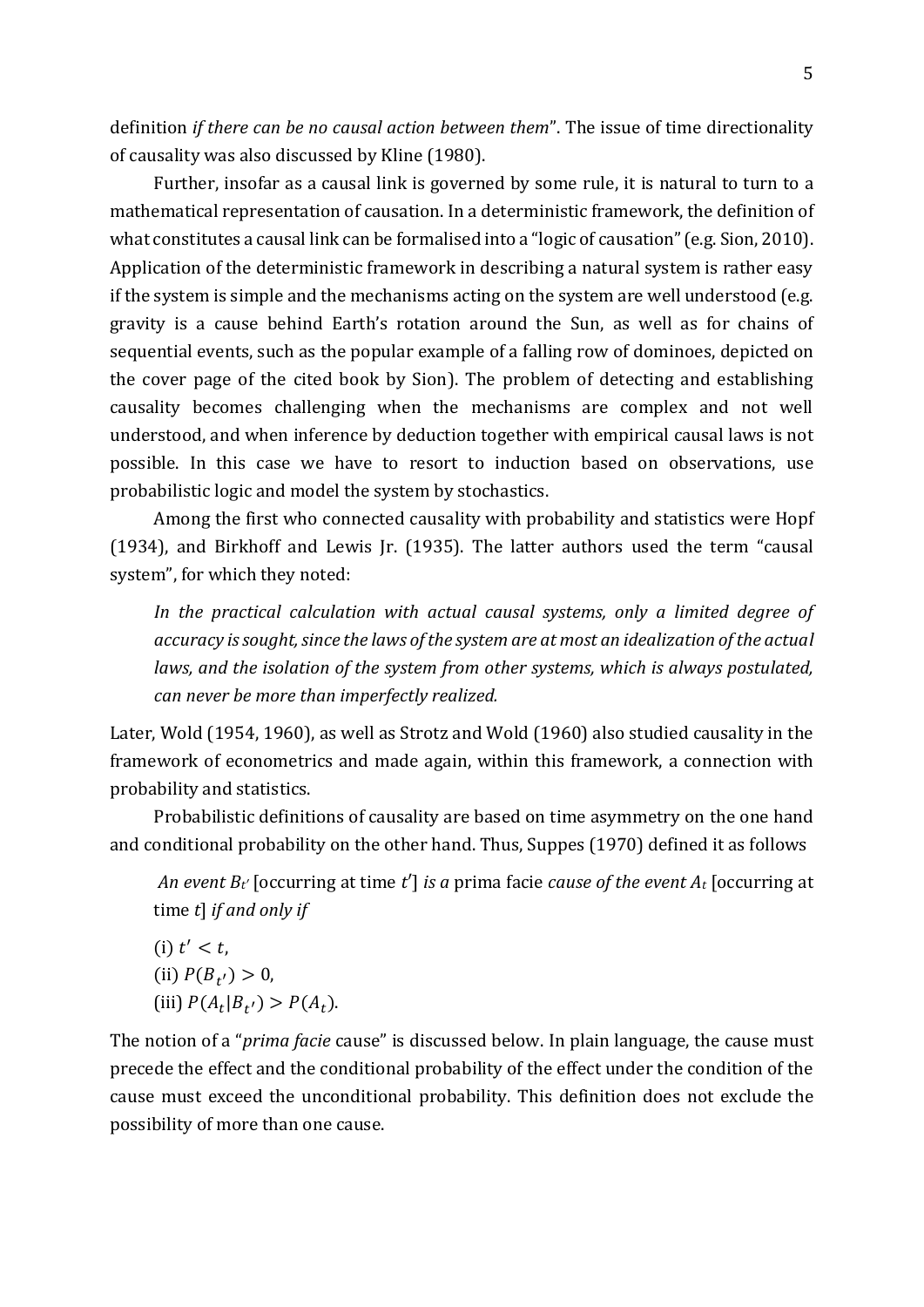Suppes's third criterion conveys the idea that the presence of the cause raises the probability of occurrence of the effect. This idea is arguably better expressed as an inequality between conditional probabilities (Skyrms 1980):

$$
(iii') P(A_t|B_{t'}) > P(A_t|\overline{B}_{t'})
$$

where  $B_{t'}$  is the absence (non-occurrence) of event  $B_{t'}$ . However, using the obvious relationship  $P(A_t) = P(A_t B_{t'}) + P(A_t B_{t'})$ , it can easily be shown that the two versions are equivalent. Cox (1992) points out that such a condition still allows for "spurious causality". The latter could only be eliminated by adding a condition such as:

(iv) there is no event  $C_{t''}$  at time  $t'' < t' < t$  such that  $P(A_t|B_{t'}C_{t''}) =$  $P(A_t|B_{t'}C_{t''}).$ 

A version of this condition was also defined by Salmon (1998) within his statisticalrelevance theory of explanation, as the key to distinguishing between statistical and causal relevance which he defines as:

(iv') there is no event  $C_{t''}$  at time  $t'' < t' < t$  which "screens off"  $B_{t'}$  from  $A_t$  such that  $P(A_t|B_{t'}C_{t''}) = P(A_t|C_{t''}).$ 

Salmon's example of statistical relevance which is not causal and therefore defines a spurious correlation is if  $A_t, B_{t'}, C_{t''}$  refer respectively to the occurrence of a storm, a barometer drop and an air pressure drop. However, conditions such as (iv) or (iv΄) are pretty much impossible to verify satisfactorily in practice. This places limits upon the practical use of these characterisations of causation.

Another popular definition, given by Granger (1980), is the following: " *is said to cause*  $X_{n+1}$ , *if*  $P(X_{n+1} \in A | \Omega_n) \neq P(X_{n+1} \in A | \Omega_n - Y_n)$  *for some A.*" In this, Granger assumes discrete time which he denotes as  $n$ , while he denotes  $\Omega_n$  "*the knowledge in the universe available at that time*" and  $Y_n$  the information composed of "*the values taken by a variable*  $Y_t$  *up to time n, where*  $Y_n \in \Omega_n$ " (with the last notation best rendered as  $Y_n \subseteq \Omega_n$ ). Further, he provided three axioms, the first of which is equivalent to (i) above and the third highlights the constancy in causality direction throughout time.

In his earlier publication, which has been much more influential<sup>2</sup>, Granger (1969) gave a different version of his definition in an attempt to be statistically testable. With his notation of the later definition stated above, the condition upon which the earlier definition is based reads var $[X_{n+1}| \Omega_n] < \text{var}[X_{n+1}| \Omega_n - Y_n]$ . That is, the probability of an event here becomes variance and the inequality sign "≠" here becomes "<". Granger (1969) clarified his mathematical expression thus: " $Y_t$  *is causing*  $X_t$  *if we are better able to predict*  $X_t$  using all available information than if the information apart from  $Y_t$  had been *used.*" Furthermore, Granger (1969) defined the feedback in this way (after replacing the

<sup>2</sup> 27 000 Google Scholar citations vs. 2300 of Granger (1980).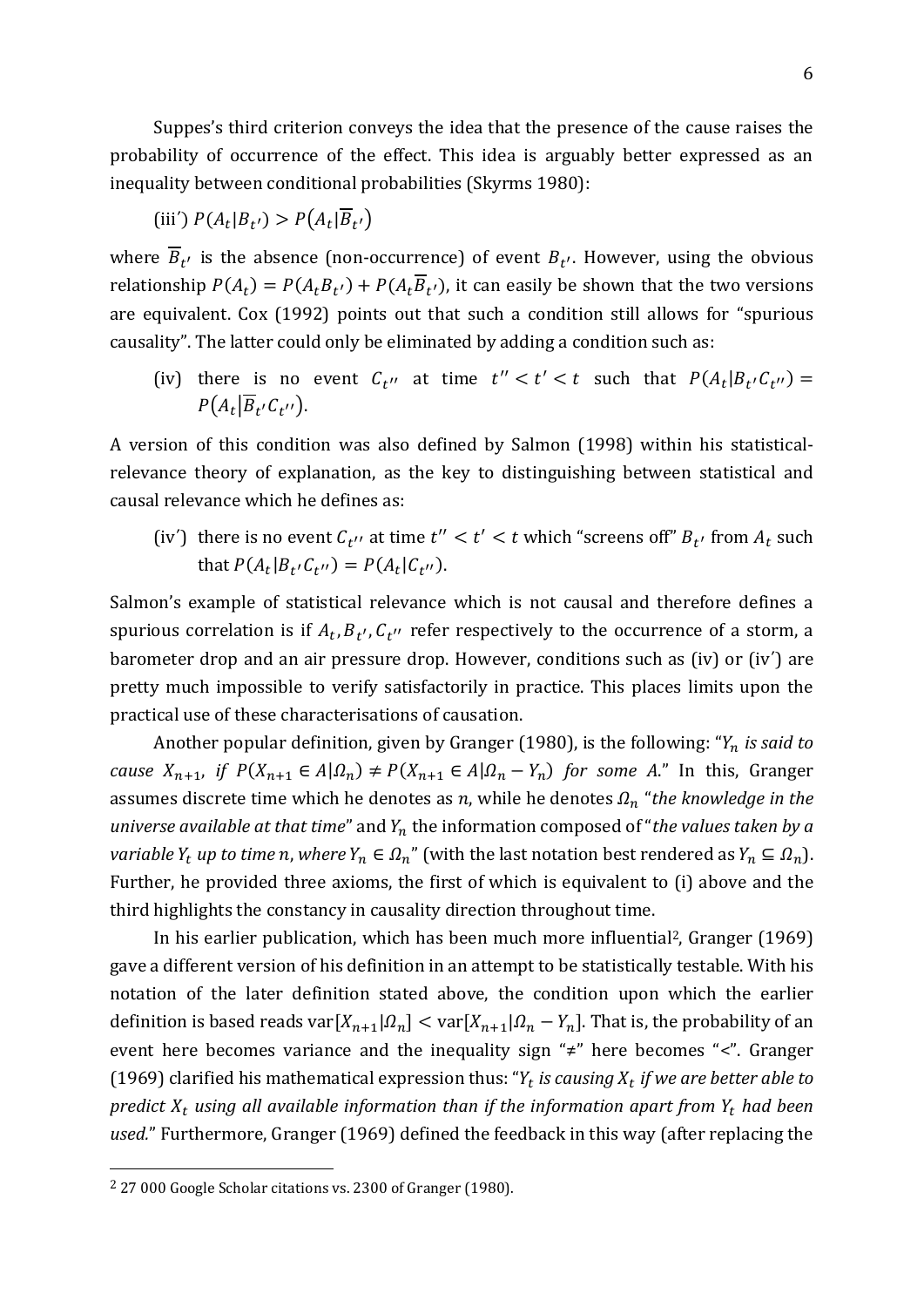notation with that of Granger (1980)): "If  $var[X_{n+1} | \Omega_n] < var[X_{n+1} | \Omega_n - Y_n]$ ,  $\text{var}[Y_{n+1} | \Omega_n] < \text{var}[Y_{n+1} | \Omega_n - X_n]$  we say that feedback is occurring [...], i.e., feedback is said to occur when  $Y_t$  is causing  $X_t$  and also  $X_t$  is causing  $Y_t$  ".

Granger (1969) also proposed what has later been known as the "Granger causality test". This is based on the improvement in the prediction of a process  $y<sub>\tau</sub>$  by considering the influence of a "causing" process  $\underline{x}_{\tau}.$  Notice that, at this point on, we do not follow Granger's original notational conventions; rather we make it clear that  $\underline{x}_{\tau}$  and  $y_{\tau}$  are stochastic processes and we underline stochastic (random) variables and stochastic processes to distinguish them from common variables (representing single real numbers) and deterministic functions, respectively. The prediction equation is the Granger regression model:

$$
\underline{y}_{\tau} = \sum_{j=1}^{\eta} a_j \underline{y}_{\tau-j} + \sum_{j=1}^{\eta} b_j \underline{x}_{\tau-j} + \underline{\varepsilon}_{\tau}
$$
(1)

where  $a_j$  and  $b_j$  are the regression coefficients and  $\underline{\varepsilon}_{\tau}$  is an error term. Notice that the equation (1) does not include the term  $\underline{x}_{\tau}$  that is synchronous with  $y_{\tau}$  and thus it excludes what Granger calls "instantaneous causality". We note though that in reality this does not indicate "instantaneous causality" but treatment of discrete time as if it were continuous (we discuss this point in sections 3.3 – 4.) The test is based on the null hypothesis  $(H_0)$ that the process  $\underline{x}_{\tau}$  is not actually causing  $y_{\tau}$ , formally expressed as:

$$
H_0: b_1 = b_2 = \dots = b_\eta = 0. \tag{2}
$$

Algorithmic details of the test are given in Gujarati and Porter (2009), among others. The test is quite popular and several software platforms include free applications to execute it3. The rejection of the null hypothesis is commonly interpreted in the literature with the statement " $\underline{x}_{\tau}$  Granger-causes  $y_{\tau}$ ".

It is clear that Granger's statement " $Y_t$  *is causing*  $X_t$  *if we are better able to predict*  $X_t$ ..." in reality identifies improvement of predictability with causality, or in other words, statistical association with causation. If this statement is taken together with his regression equation (1), in which the involved parameters are calculated through correlation coefficients, it eventually identifies correlation with causation. But the mantras "*association is not causation*" and "*correlation is not causation*" express a widely held opinion which we believe is correct. <sup>4</sup> Granger (1980) was clearly aware of this:

<sup>3</sup> For example, the function GRANGER\_TEST is available for Excel by C. Zaiontz (Real Statistics Using Excel, [http://www.realstatistics.com/;](http://www.realstatistics.com/) Real Statistics Examples Workbooks. [http://www.real](http://www.real-statistics.com/free-download/real-statistics-examples-workbook/)[statistics.com/free-download/real-statistics-examples-workbook/;](http://www.real-statistics.com/free-download/real-statistics-examples-workbook/) accessed on 1 September 2020).

<sup>4</sup> Google counts 348 000 appearances of the former and 533 000 of the latter.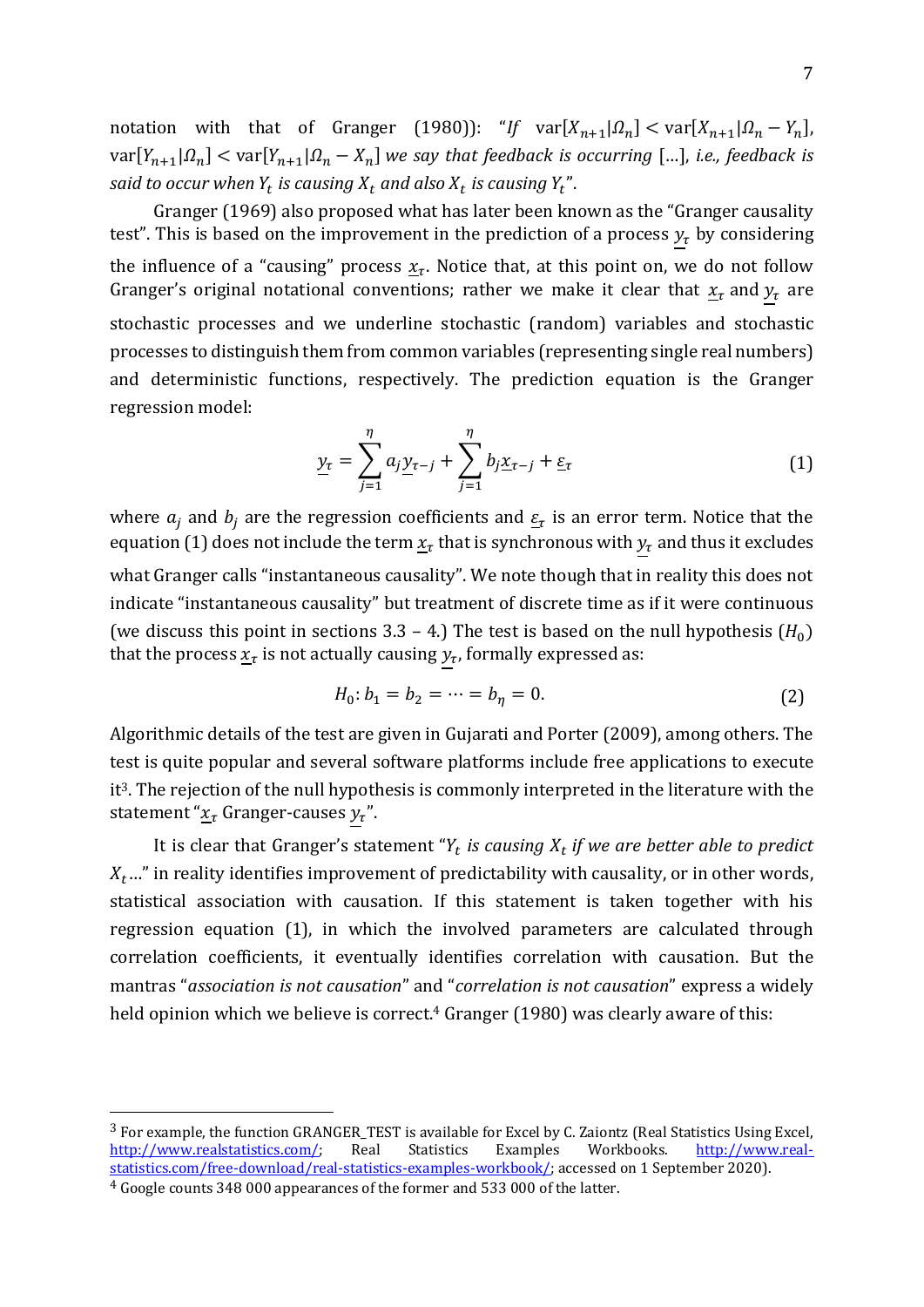*when discussing the interpretation of a correlation coefficient or a regression, most textbooks warn that an observed relationship does not allow one to say anything about causation between the variables.*

Replacing correlation with probability, as did Granger (1980) and before him Suppes (1970), does not change the essence in the problem. Perhaps this is the reason why Suppes used the term "*prima facie* cause" in his definition given above (the adjective prima facie, originating from Latin, means based on the first impression; accepted as correct until proved otherwise). Suppes attributed the expression to J. Hintikka but he did not explicitly explain it. Furthermore, he discussed *spurious causes* and eventually defined the *genuine cause* as a "prima facie *cause that is not spurious*"; he also discussed the very existence of genuine causes. The term "*prima facie* cause" was also used by Granger. In particular, Granger and Newbold (1986) noted that a cause satisfying a causality test "*still remains* prima facie *because it is always possible that, if a different information set were used, then* [it] *would fail the new test*". This is in line with the inductive, rather than deductive, character of statistical tests, insofar as the conclusion is never the confirmation of a hypothesis but only its non-rejection.

Despite these caveats, the term "Granger causality" is very popular, particularly in the expression "Granger causality test" (e.g., Gujarati and Porter, 2009). This terminology has misled many to understand the test as identifying causality and resolving the "correlation is not causation" problem. In fact, all it detects is correlation, not genuine causality.

Cohen (2014) clearly saw the problem when he suggested replacing the term "Granger causality" with "Granger prediction" after correctly pointing out that:

*Results from Granger causality analyses neither establish nor require causality. Granger causality results do not reveal causal interactions, although they can provide evidence in support of a hypothesis about causal interactions.*

The ambition to identify genuine causes with statistical tools and thereby overcome the concern that"correlation is not causation" has motivated others to find statistics other than the correlation coefficients to characterize causality. For example, Liang (2016) used the so-called information flow (or information transfer) between two processes, while in later works this method has been called "*Liang causality*" (Stips et al., 2016). He asserted that"*causation implies correlation, but not vice versa*" (Liang, 2016) and "*causality actually can be rigorously derived in terms of information flow from first principles*" (Liang, 2018), . On the other hand, Koutsoyiannis and Kundzewicz (2020) asserted that:

[The] *vanity* [of this approach] *to determine genuine causality is easy to infer: It suffices to consider the case where the two processes for which causality is studied are jointly Gaussian. It is well known that in any multivariate Gaussian process, the*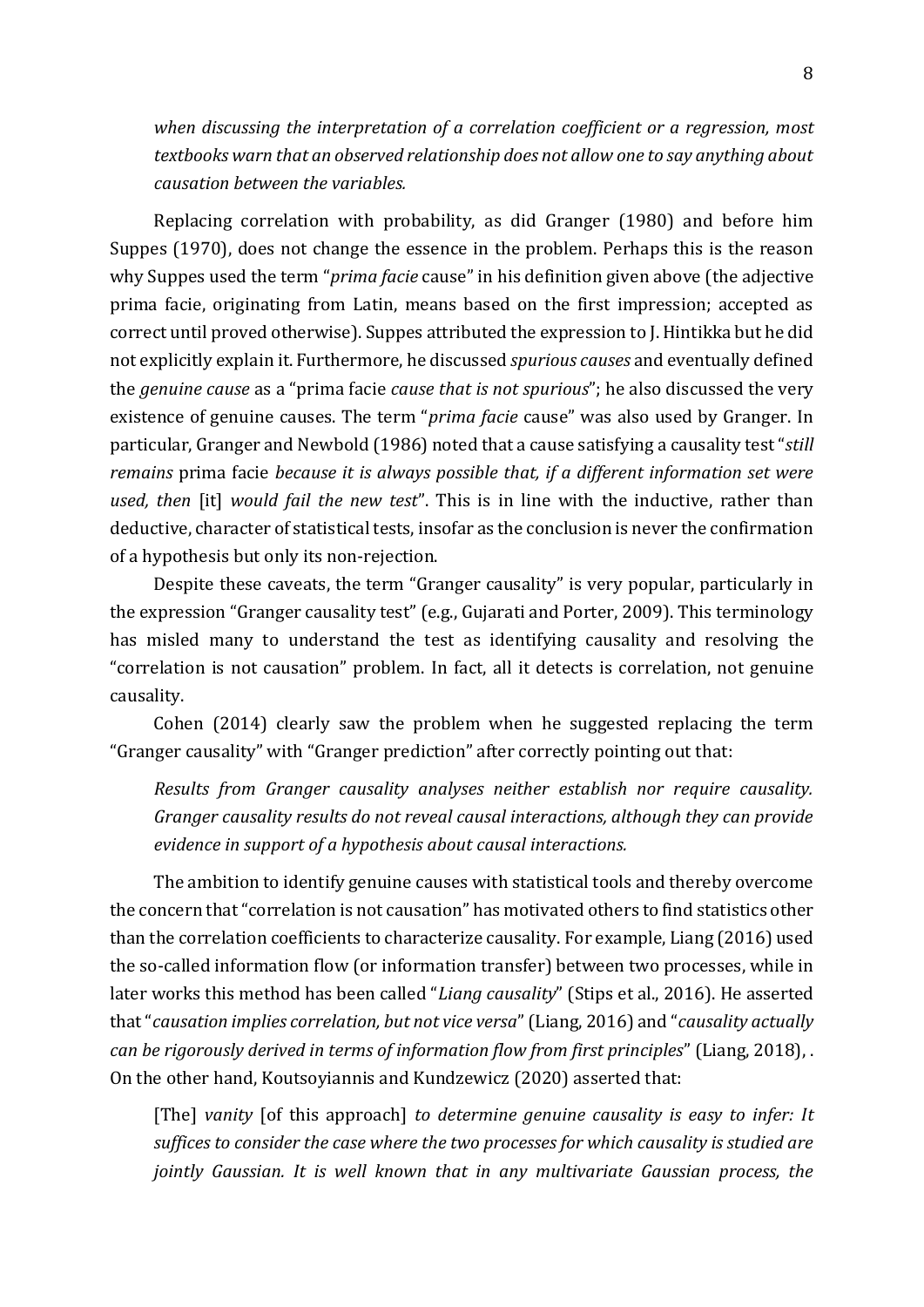*covariance matrix (or the correlation matrix along with the variances) fully determines all properties of the multivariate distribution of any order. For example, the mutual information in a bivariate Gaussian process is (Papoulis, 1991)*

$$
H[\underline{y}|x] = \ln\left(\sigma_y \sqrt{2\pi e(1 - r^2)}\right)
$$
\n(3)

*where and r denote standard deviation, and correlation, respectively. Thus, using any quantity related to entropy (or information) is virtually identical to using correlation. Furthermore, in Gaussian processes, whatever statistic is used in describing causality is readily reduced to correlation. This is evident even in Liang (2016), where, e.g., in his Equation (102), the information flow turns out to be the correlation coefficient multiplied by a constant.* 

In a similar vein, Verbitsky et al. (2019) used a technique of distances of multivariate vectors to reconstruct the system dynamics. To do so, they assumed that "*each time series is a variable produced by its hypothetical low dimensional system of dynamical equations*". But if indeed the system dynamics were of low dimensionality, it would be preferable to model the system by deduction, rather than induction based upon doubtful statistical techniques. As pointed out by Koutsoyiannis and Kundzewicz (2020) (also referring to Koutsoyiannis, 2006),

*such assumptions and techniques are good for simple toy models but, when real world systems are examined, low dimensionality appears as a statistical artifact because the reconstruction actually needs an incredibly high number of observations to work, which are hardly available. The fact that the sums of multivariate vectors of distances is a statistical estimator with huge uncertainty is often missed in studies of this type, which treat data as deterministic quantities, thereby obtaining unreliable results. We do not believe that the Earth system and Earth processes*[…] *are of low dimensionality.*

A more satisfactory framework was proposed by Hannart et al. (2016), based on the works by Pearl (2009) and Pearl et al. (2016). In it they used the so-called *causal graph* reflecting the assumed dependencies among the studied variables along with the notion of *exogeneity* (perhaps borrowed from Wold (1960), and Strotz and Wold (1960)). To define the latter, they stated that "*a sufficient condition for X to be exogenous wrt any variable is to be a top node of a causal graph.*" But importantly, this assumes that we already have a causal graph, i.e., a way of identifying causes.

Further, central to the framework of Hannart et al. (2016) is the notion of *intervention* of an experimenter (perhaps again borrowed from Strotz and Wold (1960)). But clearly, while experimentation is feasible in laboratory experiments, it is infeasible in natural (e.g. geophysical) processes. To bypass this fundamental obstacle, Hannart et al. resorted to the "so-called *in silico experimentation*". While this is indeed an impressive name, it simply means experimentation with a mathematical model that represents the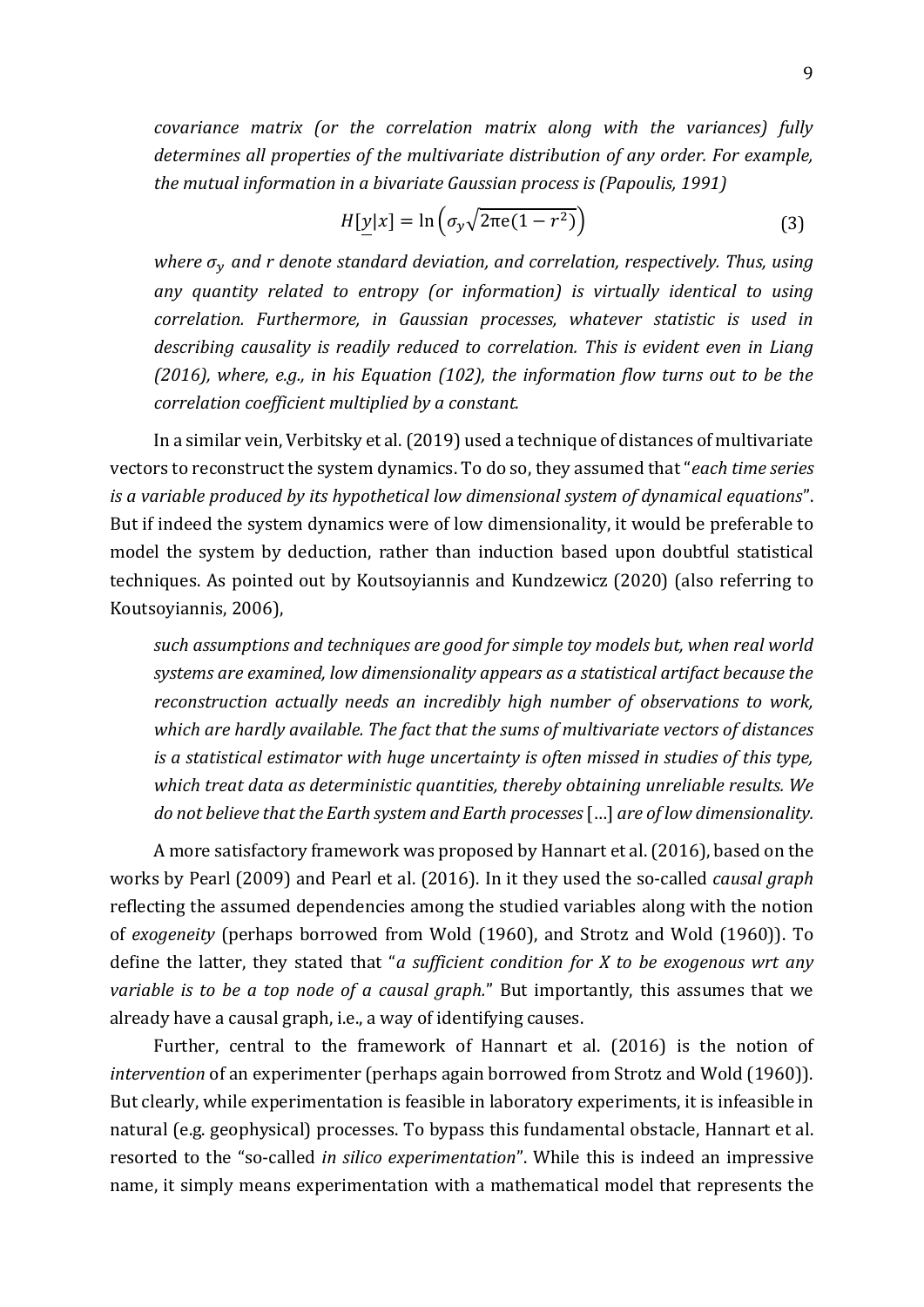process. It is trivial to note that models, however sophisticated, are not identical to the real world. Hence, objectively the technique examines a hypothetical "causality" that is incorporated in the model rather than natural causality. Arguably, calculating probabilities by model simulations is inferior to inspecting the model's equations or code. The latter method would be more appropriate to reveal what "causality" is incorporated into the model through its construction.

Hannart et al.(2016), studied the probability of occurrence of an event *Y*, conditional upon the two-valued (binary) variable  $X_f$ , which indicates whether or not a forcing f is present, for which they stated:

*The probability*  $p_1 = P(Y = 1 | X_f = 1)$  *of the event occurring in the real world, with* f *present, is referred to as factual, while*  $p_0 = P(Y = 1 | X_f = 0)$  *is referred to as counterfactual.* […] *The so-called fraction of attributable risk (FAR) is then defined as*

$$
FAR = 1 - \frac{p_0}{p_1} \tag{4}
$$

*The FAR is interpreted as the fraction of the likelihood of an event that is attributable to the external forcing*.

They showed that, under some conditions, FAR is a probability, which they denoted PN and called *probability of necessary causality*. They stressed that it "*is important to distinguish between necessary and sufficient causality*" and they associated PN, "*with the first facet of causality, that of necessity*". They claimed to have "*introduced its second facet, that of sufficiency, which is associated with the symmetric quantity*  $1 - (1 - p_1)/(1 - p_0)$ "; they denoted it as PS and called it *probability of sufficient causality*.

However, the framework has several drawbacks and can fail, as illustrated by the following counter-example by Koutsoyiannis and Kundzewicz (2020): When the atmospheric temperature is high people wear light clothes and also sweat much more than when it is cold. Thus, the weight of clothes improves the prediction of the sweat quantity. Koutsoyiannis and Kundzewicz (2020) used the two-valued stochastic variables  $\underline{x}, y, \underline{z}$  to model the states of temperature, clothes weight and sweat, respectively, and assumed a hypothetical "artificial intelligence entity" (AIE) which decides on causality based upon the probability rules of Hannart et al. (2016). After assigning plausible values to the conditional probabilities of high sweat for the four conditions of cold/hot and heavy/light clothes, and following detailed numerical calculations of PN and PS, they obtained the absurd result that the AIE will decide that there is all necessary and sufficient evidence that light clothes cause high sweat. Hannart et al. (2016) might protest that the absurd result occurs because of improper assignment of the exogenous variable. But how could the AIE know that? How do we know the chain of causation a priori in order to create the causal graph?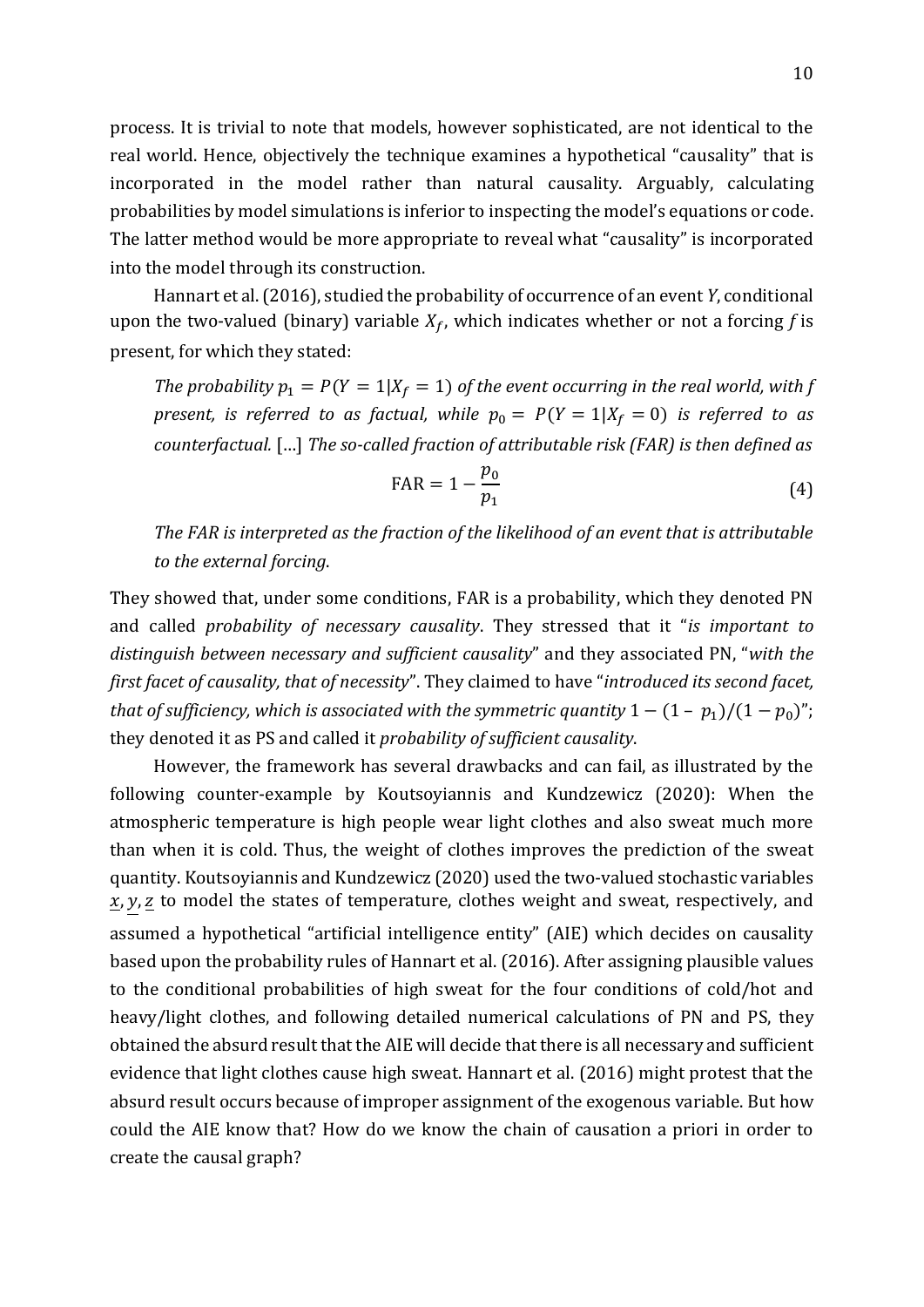The above critical summary of some recent and earlier studies on causality strengthens what was stated by Koutsoyiannis and Kundzewicz (2020), i.e., that "*identifying genuine causality is not a problem of choosing the best algorithm to establish a statistical relationship (including its directionality) between two variables*" and, ultimately, that "*the big philosophical problem of causality cannot be resolved by technical tricks*".

Therefore, here we focus on simpler problems, such as falsifying an assumed genuine causality and adding statistical evidence, in an inductive context, for potential causality and its direction.

# **3 Proposed framework**

#### **3.1 From seeking a definition to defining necessary conditions**

Coming back to the probabilistic definitions of causality summarized in section 2.2, we may remark that they do not have the clarity and unambiguousness required in science. The only clear element, at least in a classical physical framework, is the time precedence of the cause from the effect. The conditional probability element of the definition or the related axioms do not help clarify real causality, if we assume that such a thing really exists. If the inequality  $P(A_t|B_{t'}) > P(A_t)$  entails (*prima facie*) causality then the opposite one,  $P(A_t|B_{t'}) < P(A_t)$  also does, because it can be written as  $P(A_t|B_{t'}) > P(A_t)$ . Indeed, using standard probability calculus and noting that  $P(A_t|B_{t'}) < P(A_t)$  implies  $P(A_tB_{t'}) <$  $P(A_t)P(B_{t'})$  we find:

$$
P(A_t | \overline{B}_{t'}) = \frac{P(A_t \overline{B}_{t'})}{P(\overline{B}_{t'})} = \frac{P(A_t) - P(A_t B_{t'})}{1 - P(B_{t'})} > \frac{P(A_t) - P(A_t)P(B_{t'})}{1 - P(B_{t'})} = P(A_t)
$$
(5)

Therefore, the only case where (*prima facie*) causality is excluded is stochastic independence, in which  $P(A_t|B_{t'}) = P(A_t)$  or, equivalently,  $P(A_tB_{t'}) = P(A_t)P(B_{t'})$ . It is thus understandable why Granger (1980) generalized the inequality order ">" in Suppes's (1970) definition, replacing it with " $\neq$ ".

A similar argument can be applied by reversing the time inequality  $t' < t$  to  $t' > t$ , and stating that in the latter case, provided that the events  $A_t$  and  $B_{t^\prime}$  are not independent,  $A_t$  (prima facie) causes  $B_{t^{\prime}}.$ 

Thus, in effect the existing definitions assert that *any* two events that are neither synchronous nor independent establish a causal relationship, with the direction of causality determined by the time order. This is too general to have any usefulness. Also, it is rather unnecessary, as it does not add anything important to the well-defined notion of (in)dependence.

There are additional problems with the usefulness of the above definitions, related to the estimation of probabilities from real-world data. One may assume that the notions of experimentation and its repeatability tacitly lie behind these definitions. And indeed,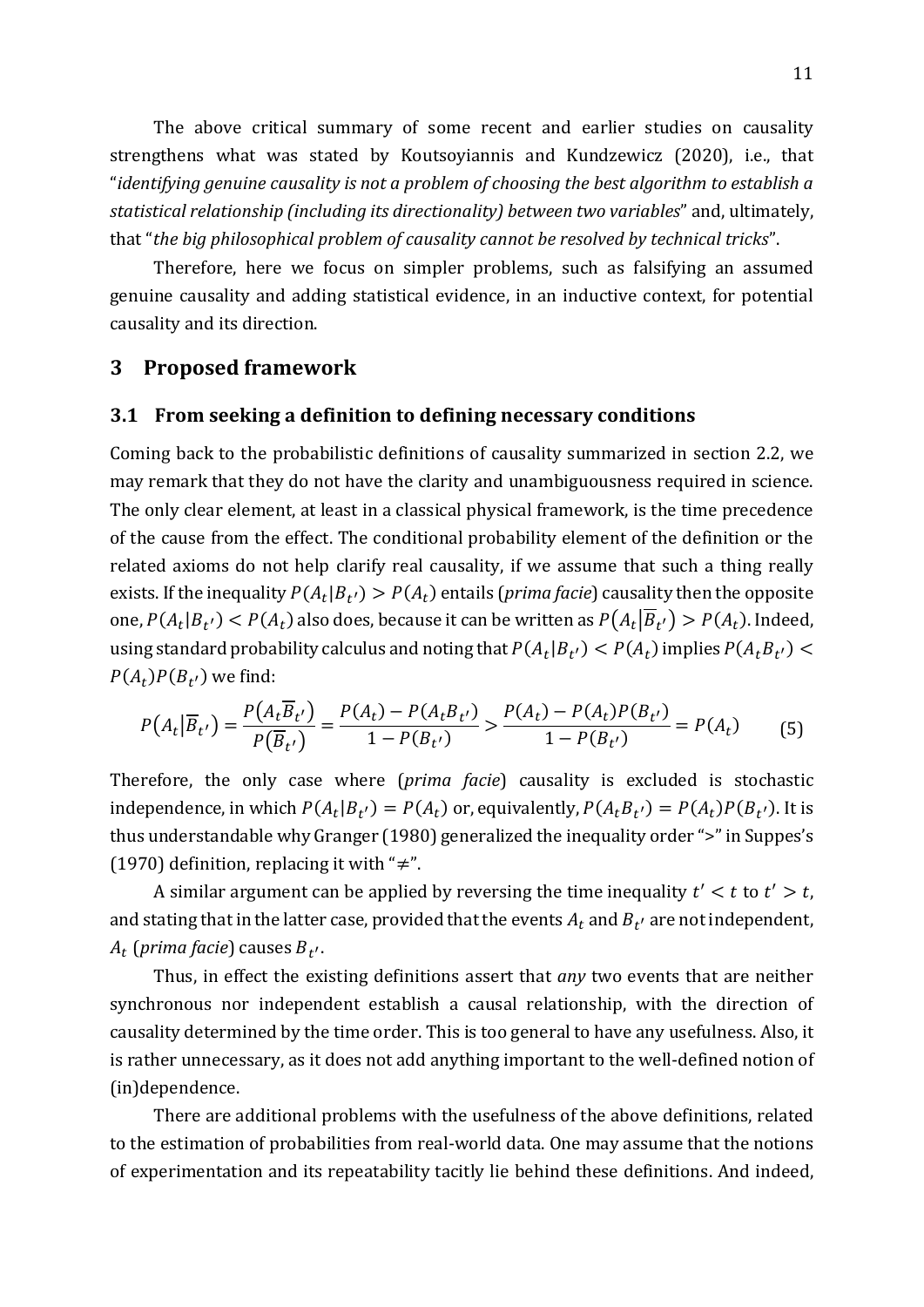these are possible in experimental physics in which laboratory experiments are used. A laboratory case represents a closed system where one can exclude influences from all kinds of external factors, which may even be very distant (cf. quantum entanglement, for instance). This, however, cannot be the case in open systems. Thus, in geophysics (a particular case of an open system) there is no repeatability because of the influence of these ever-changing external factors and the impossibility of controlling such large systems. The temporal evolution of a geophysical system is unique and unrepeatable, so that we cannot have observed samples. We can only have time series that cannot be regarded as a sample because consecutive measurements are never independent. Details about the differences between random samples and time series can be found in Koutsoyiannis (2021).

For these reasons, here we abandon the use of the notion of events and we reformulate the notion of causation on the basis of stochastic processes, which are families of (infinitely many) stochastic variables indexed by time. A series of observations from a natural process is termed a time series and is regarded as a single (and unique in geophysical processes) realization of a stochastic process.

Furthermore, given the philosophical problems that, as we have seen, characterise attempts to give a a definition of causality, we limit our scope of our investigation to providing necessary (and not sufficient) conditions of causality. We stress that necessary conditions are particularly useful in falsifying hypotheses of causality, rather than confirming it. An obvious necessary condition which we retain from all existing definitions of causality is the time precedence of the cause with respect to the effect. Other conditions are studied below. As the necessary conditions can hardly confirm causality, we use the term *potential causality* (cf. the Aristotelian notion of δύναμις—Latin: potentia; English: potency or potentiality).

#### **3.2 Basic concepts and definitions**

Let  $x(t)$  and  $y(t)$  denote two stochastic processes in continuous time *t*. We recall from stochastics (e.g. Papoulis, 1991, pp. 405, 508) that the two processes form a *causal system*, with  $x(t)$  being the cause and  $y(t)$  the effect, if they are related by:

$$
\underline{y}(t) = \int_{0}^{\infty} g(h) \underline{x}(t - h) dh \tag{6}
$$

Here the deterministic function  $q(h)$  is termed *impulse response function* (IRF), with h being a time lag. In the case of a causal system (sometimes also called nonanticipative system),  $g(h) = 0$  for any  $h < 0$ . Noticeably, Papoulis did not provide a definition of causality per se, but used the concept of a causal system, defined through equation (6). The property characterizing a causal system is precisely defined by the zero values of IRF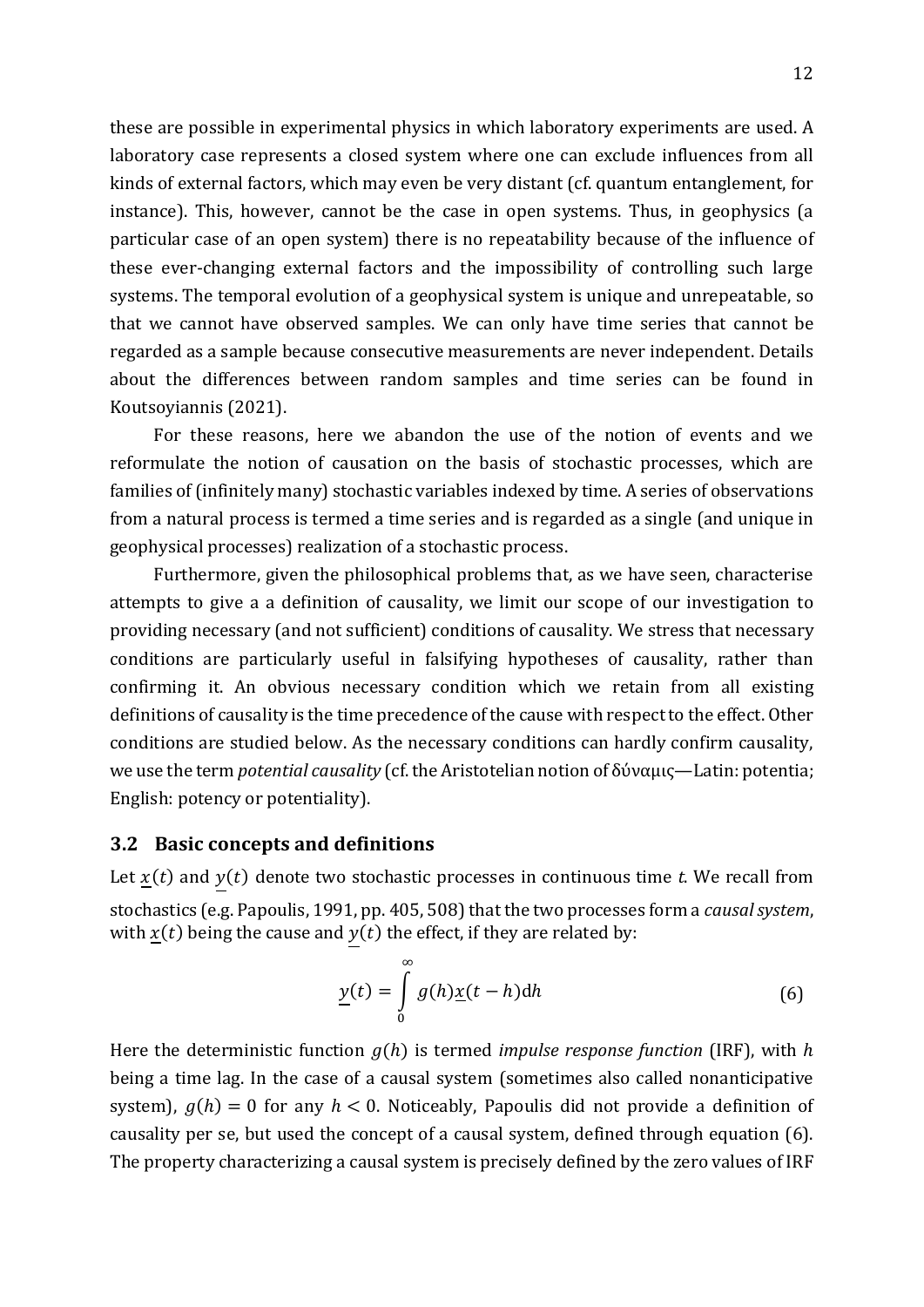for negative lags (Papoulis, 1991, p. 405). Notice that all values of  $x(t)$  that contribute to  $y(t)$  through the integral of the right-hand side of equation (6) correspond to a time period earlier than *t*, i.e. to the past. Also notice that, in theory, the entire past matters and hence the infinity in the upper limit of the integral. In practice the function  $g(h)$ , if determined from observations, has to be assumed zero beyond a certain value, i.e. the upper limit of the integral becomes finite. This, for example, has been the case in the application of the idea in hydrology, namely in the notion of the unit hydrograph (an implementation of the IRF in precipitation-runoff), even though its pioneers (Nash, 1959, Dooge, 1959) also used the full (infinite) range. Finally, notice the linearity of the relationship, which is discussed further below.

The theory of causal systems has been based upon a pioneering work by Kolmogorov (1941) followed by works by Wold (1948) and Wiener (1949). Notably, Wold (1938, 1948), influenced by Kolmogorov (see his interview by Hendry and Morgan, 1994), introduced the celebrated Wold decomposition, proving that any stochastic process can be decomposed into a regular process (i.e., a process linearly equivalent to a white noise process) and a predictable process (i.e., a process that can be expressed deterministically in terms of its past values). In none of these works did these pioneers use the term "causal system", nor did they explicitly speak about causality. However, each of them studied a form of the linear filter that was later to be called causal. The objective of these works was to enable stochastic prediction based on the past, a prediction which Kolmogorov and Wiener called "extrapolation". A little later, Bode and Shannon<sup>5</sup> (1950), drawing upon Kolmogorov's and Wiener's works, made the connection with causality, stating:

*How is it possible to predict at all the future behavior of a function when all that is known is a perturbed version of its past history? This question is closely associated with the problems of causality and induction in philosophy and with the significance of physical laws.*

The connection with causality is also mentioned by Robbins (1959). In the 1960s, the term "causal system", earlier used with a different meaning by Birkhoff and Lewis Jr. (1935) as mentioned above, was connected with Kolmogorov's and Wiener's "extrapolation" filter (essentially our equation (6)), particularly in the literature of communication engineering (Drenick, 1963; Post, 1963; Sharnoff, 1964; Masani, 1966; Keats, 1967; Parzen, 1968; Clifton, 1968). But it was perhaps the book by Papoulis (1991, first edition – 1965), that disseminated the concept of a "causal system".

The relationship of equation (6) is an ideal that we can hardly meet, in a precise fashion, in a natural process. In fact, it can only be valid in a mathematical process that is

<sup>5</sup> It is relevant to note than two years earlier, Shannon (1948) had introduced the modern definition of entropy, while Wiener (1948) in his famous book *Cybernetics*, had used essentially the same definition (albeit with a negative sign) for information.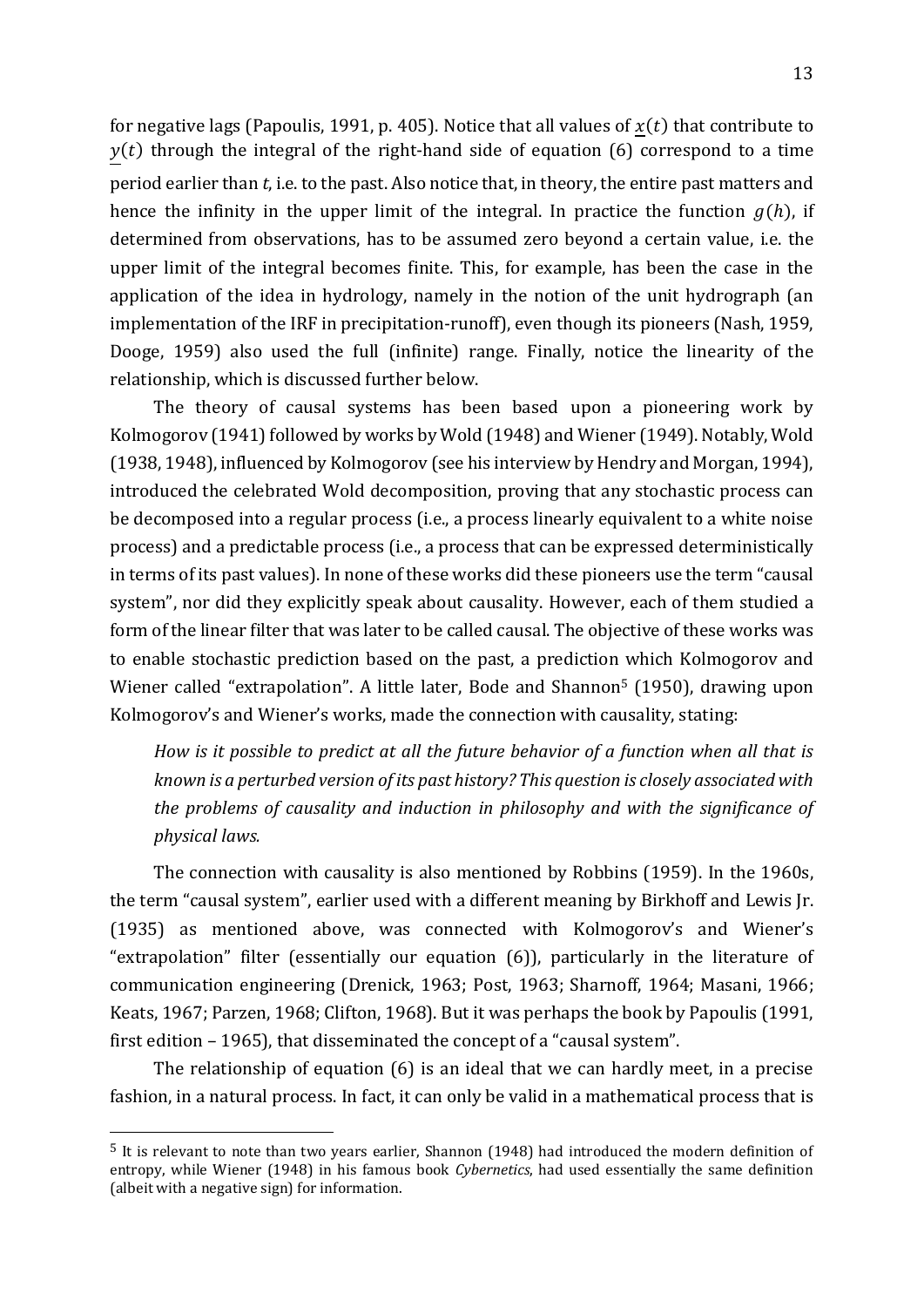defined by equation (6). Therefore, if we keep equation (6) as a definition of a causal process, we will exclude causality in natural processes. Instead, here we call the system defined by equation (6) a *classic causal system* and we will relax the requirements for calling a system *causal*. What is meant by 'classic' is that the effect is (1) *fully explained* (2) by one *well-identified* cause. This condition is implicitly assumed in the absence of other additive terms in equation (6), either random  $\underline{v}(t)$  (i.e.,  $y(t) = \int_0^\infty g(h) \underline{x}(t-h) dh + \underline{v}(t)$ ) 0 or causal from a second cause <u>z</u>(t) (i.e.,  $y(t) = \int_0^\infty g(h) \underline{x}(t-h) dh$  $\int_0^\infty g(h) \underline{x}(t-h) dh + \int_0^\infty r(h) \underline{z}(t-h) dh$  $\int_0^\infty r(h) \underline{z}(t-h) dh$ .

We recall that, given *any* two stationary stochastic processes  $x(t)$  and  $y(t)$ , we can write an equation relating them of the form (cf. Papoulis, 1991, equation (14.12)):

$$
\underline{y}(t) = \int_{-\infty}^{\infty} g(h) \underline{x}(t - h) dh + \underline{v}(t)
$$
\n(7)

where, compared to equation (6), in the lower limit of the integral we have replaced 0 with  $-\infty$  and also added a third stochastic process,  $v(t)$ , assumed to be uncorrelated with  $x(t)$ . The function  $g(h)$  is no longer unique, but infinitely many such functions exist. The most interesting among them is the one that corresponds to the minimum variance of  $v(t)$ , typically called the least-squares solution. Since this is a general property of any two processes, we can also write it in the reverse direction, i.e.,

$$
\underline{x}(t) = \int_{-\infty}^{\infty} g_1(h) \underline{y}(t-h) dh + \underline{v}_1(t)
$$
 (8)

where again the most interesting of the infinitely many solutions is the one yielding the minimum variance of  $v_1(t)$ . Note that,  $g_1(h)$  in equation (8) is different from  $g(h)$  in (7) there is no symmetry. Likewise, the process  $v_1(t)$ , which is now uncorrelated to the process  $y(t)$ , is different from  $y(t)$ . Naturally, the selection of the optimally applicable equation between equations (7) and (8) depends upon which of them gives the minimum variance in relative terms, i.e. as a proportion of the variance of  $y(t)$  or  $\underline{x}(t)$ , respectively. In what follows we will exclusively use equation (7) which denotes a causality direction  $x \rightarrow y$ . When we examine the reverse direction,  $y \rightarrow x$ , instead of explicitly using equation (8), we interchange processes  $(\underline{x}(t), y(t))$  and again use equation (7). Equivalently, the final choice of the direction  $x \to y$  or  $y \to x$  depends upon which maximizes the *explained variance ratio*, defined as

$$
e := 1 - \frac{\text{var}[\underline{v}]}{\text{var}[\underline{y}]}
$$
(9)

We will discuss some additional desiderata for the two IRFs below, which also define additional criteria for the selection of the best solution.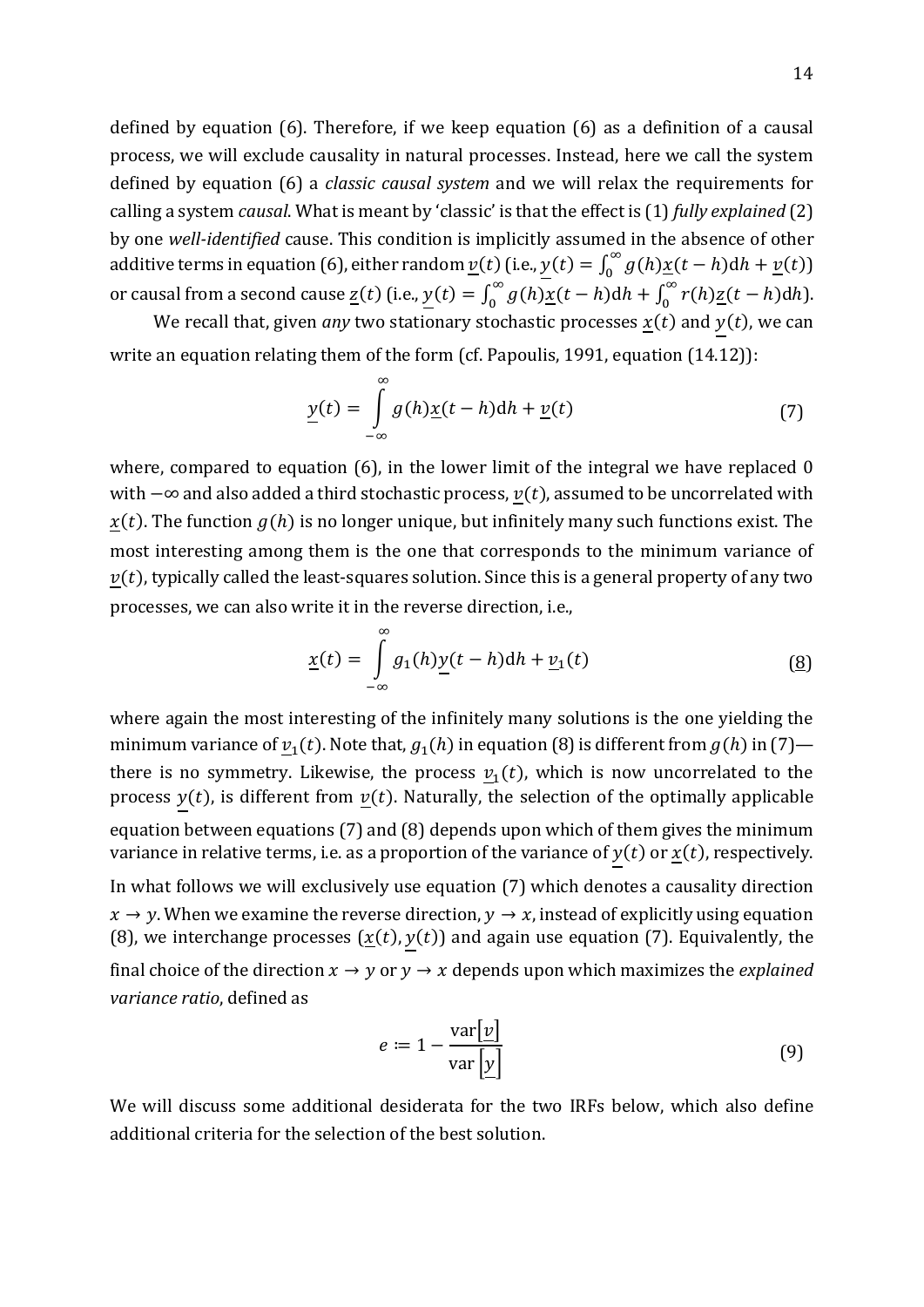Further explanations on the motivation for the use of equation (7) as necessary condition for causation are provided in Supplementary Information (Section SI1.2), including a justification for its linear form. The linearity of the equation is kept from the original definition of a causal system by Papoulis (1991) (equation (6)). Certainly, linearity could be regarded by many as a limitation of our approach and possible future nonlinear extensions thereof could be considered. However, it is our opinion that linearity may suffice for most problems, for the following reasons:

- We use a stochastic approach, in which the meaning of linearity vs. nonlinearity is dramatically different from that in deterministic approaches, something not often recognized in literature. In stochastics, linearity is rather a powerful characteristic enabling the study of demanding problems, rather than a limitation. For example, stochastic dynamics need not be nonlinear to produce realistic trajectories and change. Conversely, in a deterministic system with linear dynamics, any perturbation of initial conditions dies off, as does the potential for change—and hence the importance of nonlinearity in deterministic approaches (Koutsoyiannis 2014a, 2021; Koutsoyiannis and Dimitriadis, 2021),
- In stochastics, linearity is not an (over)simplification of the dynamics but has some sound justification, as indicated by the already mentioned Wold decomposition, in which the stochastic component (the regular process) is linearly equivalent to a white noise process (i.e. a *linear* combination of white noise terms; Wold, 1938, 1948; Papoulis 1991).
- In addition, linearity in a stochastic description results from maximum entropy considerations (under plausible conditions; e.g. Papoulis, 1991) and hence it is related to the most powerful mathematical and physical principle of maximum entropy (Jaynes, 1991; Koutsoyiannis et al. 2008; Koutsoyiannis 2014b).
- In a stochastic approach, a deviation from linearity can be conveniently incorporated through an error term, which is already included in our proposed equation (7), in order to generalize Papoulis' (1991) original equation (6).
- The fact that linearity is not regarded as a severe limitation in causality assessment is indirectly reflected in the popularity of Granger's (1969) approach, which is also linear (equation (1)).
- In the companion paper (Koutsoyiannis et al., 2022 and its Supplementary Information), we show that the linear form of the framework effectively captures the important characteristics of causality, even in cases that the true dynamics is a priori known to be nonlinear.

We further note that our proposed bivariate approach to causality could allow for the possibility of "spurious" causality, where changes in both variables are affected by another cause, possibly with different time delays and response functions. This is not a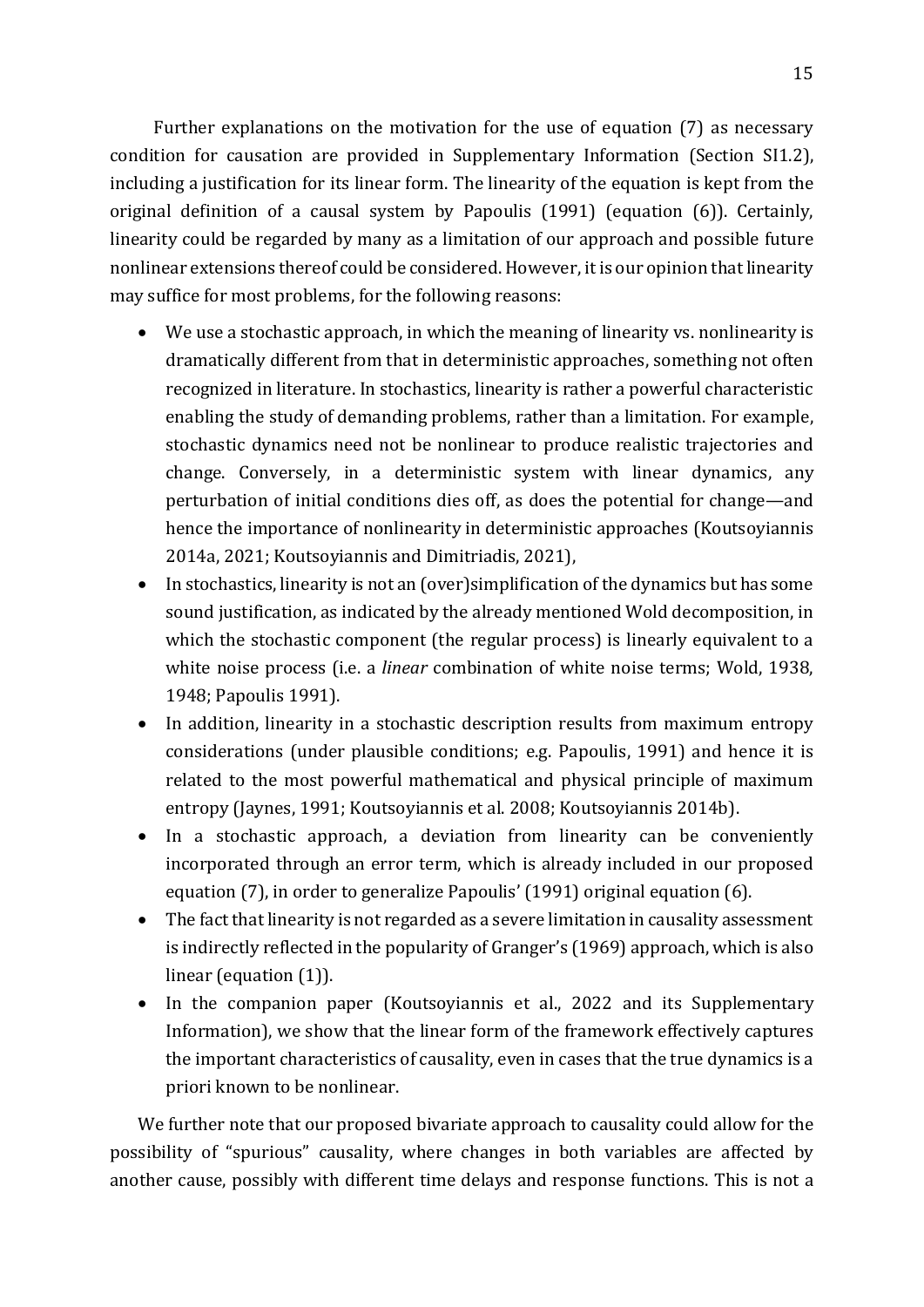drawback insofar as our framework of detecting necessary, rather than sufficient, conditions. But further, the inclusion of an error term in it allows for such more remote causes to be represented in the framework. Additional clarifications on multiple causes are provided in Supplementary Information (Section SI1.2),

Following the above considerations, and assuming that a least-squares solution of equation (7) has been determined for the system  $(\underline{x}(t), y(t))$ , we will call that system:

- 1. *potentially causal* if  $g(h) = 0$  for any  $h < 0$ , while the explained variance is non negligible;
- 2. *potentially anticausal* if  $g(h) = 0$  for any  $h > 0$ , while the explained variance is non negligible (this means that the system  $(y(t), \underline{x}(t))$  is potentially causal);
- 3. *potentially hen-or-egg* (*HOE*) *causal* if  $g(h) \neq 0$  for some  $h > 0$  and some  $h < 0$ , while the explained variance is non negligible;
- 4. *noncausal* if the explained variance is negligible.

These cases are graphically illustrated in Figure 1. We note that the term "negligible" can be quantified in statistical terms, e.g. by invoking statistical significance. However, here we will treat this in a practical manner leaving the related theoretical reflections for future research. In the hypothetical case that the explained variance reaches its upper limit, i.e., 1 (100%), it may be justified to replace the term "potentially" with "classic", in accordance with the definition given above for a classic causal system. Further, we note that in some texts the term "noncausal" is used for systems which here we call "potentially HOE causal". In other texts, the potentially HOE causal systems are treated as causal systems with feedback.

In this respect, in a HOE causal system, earlier realizations of  $x(t)$  affect the current realization of  $y(t)$ , but also earlier realizations of  $y(t)$  affect the current realization of  $\underline{x}(t)$ . Thus, each one of the processes  $\underline{x}(t)$  and  $y(t)$  is correlated to both the past and the future of the other one. This may seem paradoxical in terms of a conventional way of thinking about causality, but it is not more paradoxical than the expression "hen-or-egg", first used by Plutarch (*Moralia, Quaestiones convivales*, B, Question III). Clearly, Plutarch (and subsequent users of this expression) did not mean one particular hen and one particular egg; in this case the existence or not of a causal relationship would be easy to tell. Rather, he meant the sequences of all hens and all eggs, something similar with what the abstract term "process" used here represents. For further explanation of the term "hen-or-egg" see Koutsoyiannis and Kundzewicz (2020).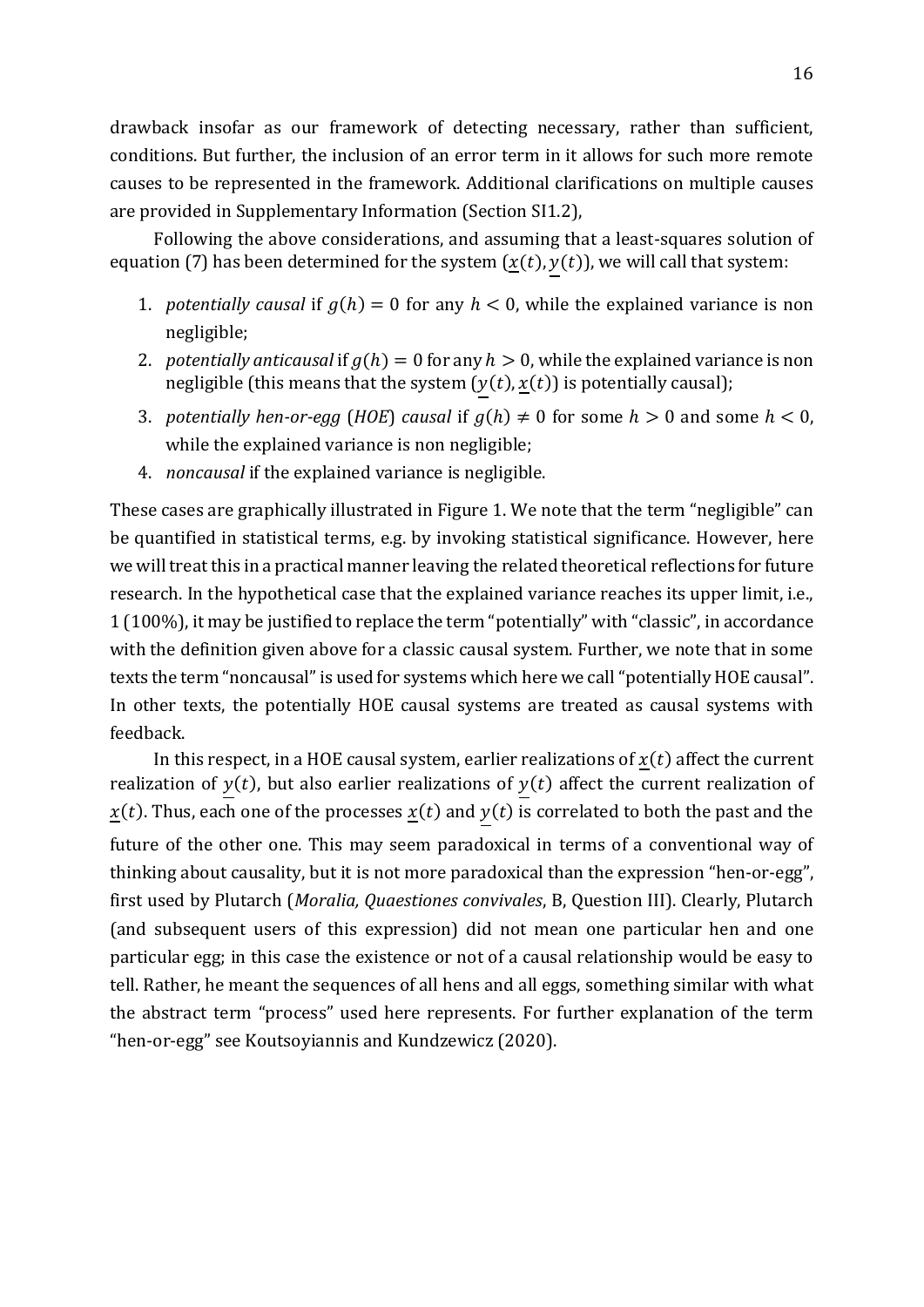

**Figure 1** Explanatory sketch for the definition of the different potential causality types. For each graph the mean  $\mu_h$  is also plotted with dashed line.

It is often stated that in causal systems the present of the process  $y(t)$  does not stochastically depend on the future of  $x(t)$  (i.e.,  $x(t + h)$ ,  $h > 0$ ). This may be intuitive, but it is also clearly wrong: the intuition involves a confusion between causal and stochastic dependence. To see this, we define the autocovariance  $c_{xx}(h)$  of process  $\underline{x}(t)$ ,

$$
c_{xx}(h) \coloneqq \text{cov}[x(t+h), \underline{x}(t)] \tag{10}
$$

where  $cov[\underline{a}, b] := E[(\underline{a} - E[\underline{a}])(b - E[b])]$  denotes the covariance of any stochastic variables  $\underline{a}$ ,  $\underline{b}$  and  $E[\underline{a}]$  denotes the mean of  $\underline{a}$ . Likewise, we define the autocovariance  $c_{yy}(h)$  of the process  $y(t)$ . The cross-covariance of the two processes is

$$
c_{yx}(h) := \text{cov}\left[\underline{y}(t+h), \underline{x}(t)\right] \tag{11}
$$

It is easily seen that the autocovariance is an even function of the lag *h*, i.e.,  $c_{xx}(-h)$  =  $c_{xx}(h)$  and that this does not hold for the cross-covariance,  $c_{yx}(h)$ , which is generally an asymmetric function of  $h$ ; here the symmetry appears if we change the order of the variables, i.e.,  $c_{xy}(h) = c_{yx}(-h)$ . Furthermore, it is shown in the Supplementary Information (Section SI1.3; see also Papoulis, 1991) that the autocovariance and crosscovariance functions are related by

$$
c_{yx}(h) = \int_{-\infty}^{\infty} g(a)c_{xx}(h-a)da
$$
 (12)

Now, in a potentially causal system the latter equation takes the form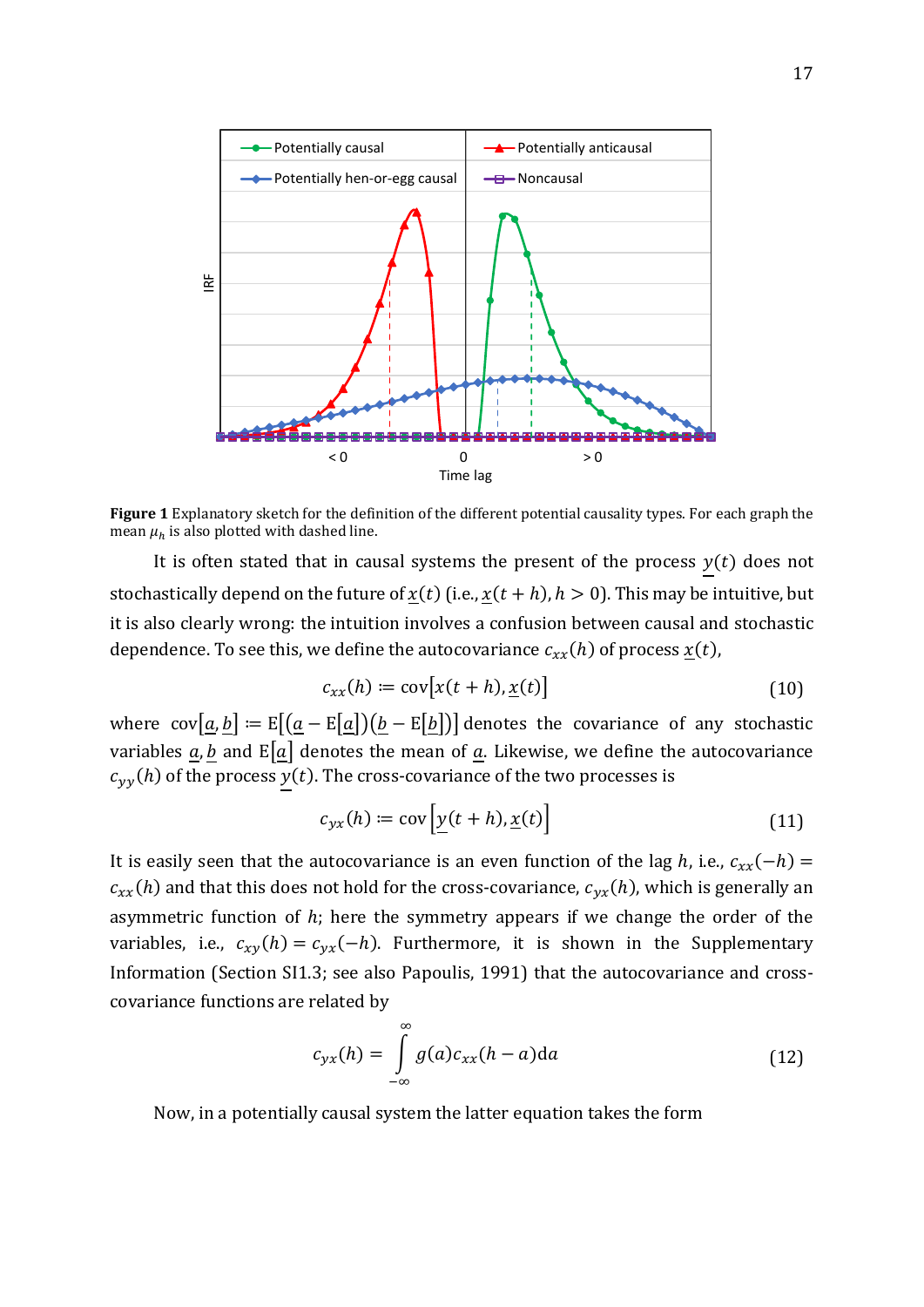$$
c_{yx}(h) = \int_{0}^{\infty} g(a)c_{xx}(h-a)da
$$
 (13)

The covariance of  $\underline{y}(t)$  with the future variable  $\underline{x}(t + h)$ ,  $h > 0$  is cov  $\underline{x}(t + h)$ ,  $y(t)$  =  $cov\left[\underline{x}(t), \underline{y}(t-h)\right] = c_{yx}(-h)$  and is determined as

$$
c_{yx}(-h) = \int_{0}^{\infty} g(a)c_{xx}(-h-a)da = \int_{0}^{\infty} g(a)c_{xx}(h+a)da
$$
 (14)

This is clearly nonzero, which proves that independence of the current value  $y(t)$  from the future of  $x(t)$  does not hold. There is only one trivial exception, i.e., when  $c_{xx}(h + a) =$ 0 for any a, which is the case only if the cause  $x(t)$  is white noise. This exception, along with the fact that the future  $\underline{x}(t + h)$  does not functionally appear in equation (6), seems to have been the culprit for misleading our intuitions.

Clearly, in a potentially causal system the time order is explicitly reflected in the definition. In a potentially HOE causal system the time order needs to be clarified by defining the principal direction. This could be done in several ways, the most natural being the following:

- 1. The time lag  $h = h_c$  maximizing the (absolute value of) cross-covariance  $c_{yx}(h)$ , (equation (11)).
- 2. The mean (time average) of the function  $g(h)$ , defined as:

$$
\mu_h \coloneqq \int\limits_{-\infty}^{\infty} h \, g(h) \mathrm{d}h \, / H_0, \qquad H_0 \coloneqq \int\limits_{-\infty}^{\infty} g(h) \mathrm{d}h \tag{15}
$$

3. The median  $h_{1/2}$  of the function  $g(h)$ , implicitly defined by:

$$
\int_{-\infty}^{h_{1/2}} g(h) dh = \frac{1}{2} H_0
$$
\n(16)

The index  $h_\mathsf{c}$  is independent of the function  $g(h)$ , while the other two depend on it. The indices  $\mu_h$  and  $h_{1/2}$  are meaningful for  $H_0 \neq 0$  and for  $g(h) \geq 0$ , respectively. It is reasonable to expect that, unless a system is noncausal (with  $H_0 = 0$ ), all three variants,  $h_{\rm c}, \mu_h, h_{1/2}$ , will have the same sign, which determines a principal direction in the HOE causality. Thus, if the sign is nonnegative, the principal causality direction is  $\underline{x}(t) \rightarrow y(t)$ . The principal direction is crucial for the understanding of the system studied. For

example, in a system characterized as  $\underline{x}(t) \rightarrow y(t)$ , if we speak about a positive feedback, we would mean that the effect of  $\underline{x}(t)$  on  $y(t)$  is magnified, rather than vice-versa.

By taking expectations in equation (7), it is readily seen that,

$$
\mu_y = H_0 \mu_x + \mu_v \tag{17}
$$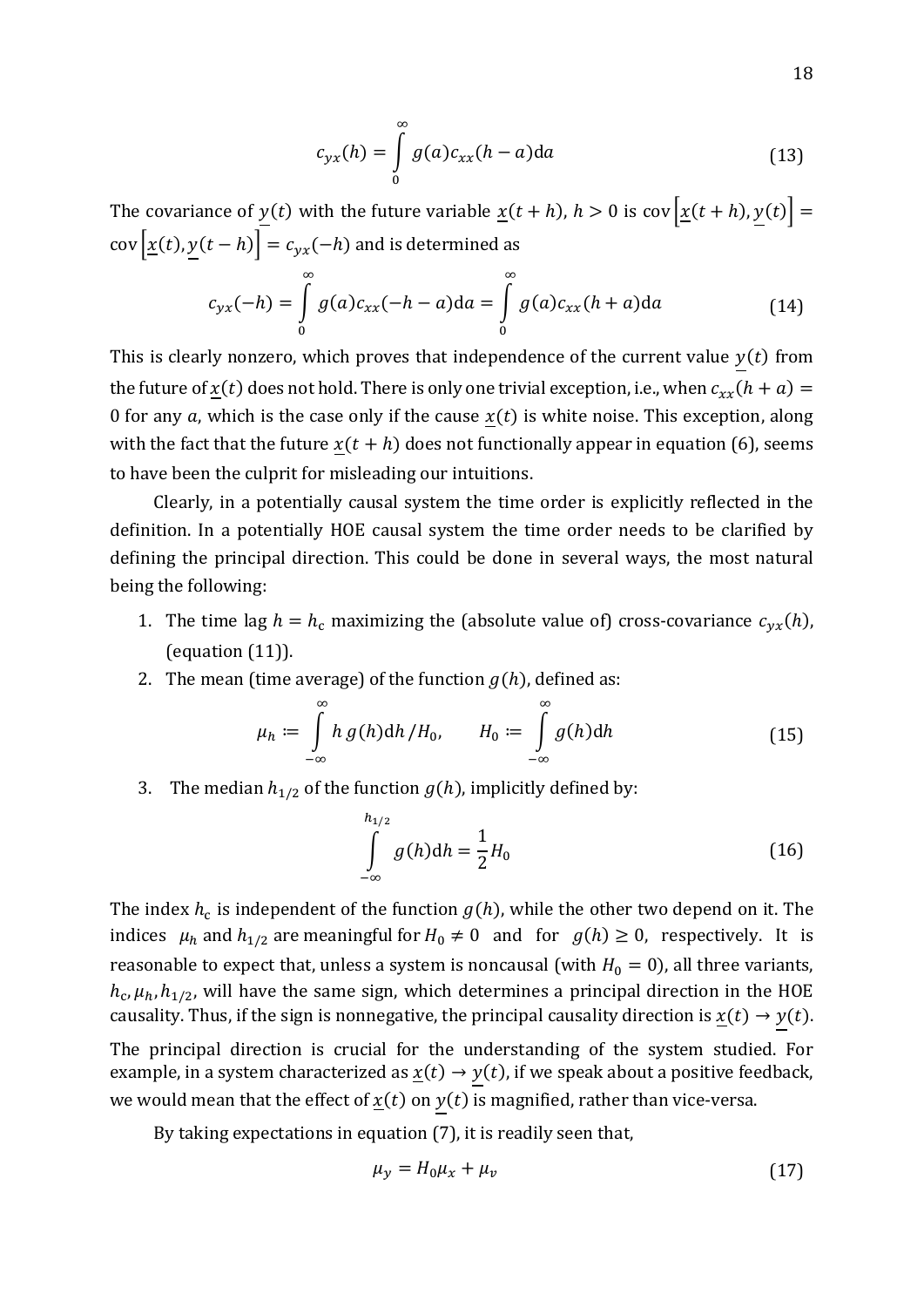where

$$
\mu_{y} := \mathbb{E}\left[\underline{y}(t)\right], \qquad \mu_{x} := \mathbb{E}\left[\underline{x}(t)\right], \qquad \mu_{v} := \mathbb{E}\left[\underline{v}(t)\right] \tag{18}
$$

Additional bulk characteristics of the IRF—more specifically, its temporal means and higher moments in relation to those of the processes  $\underline{x}(t)$  and  $y(t)$ —are given in the Supplementary Information (section SI1.4).

### **3.3 Properties and desiderata for IRF**

In contrast to Granger's analysis of causality (section 2.2), which treats the processes in discrete time by definition, here we treat them in continuous (i.e. natural) time, and we only convert them to discrete time for estimation purposes. If we think of the processes in natural time, we understand that a causality relationship is not an instantaneous one. In other words, if  $\underline{x}(t')$  affects  $y(t)$ , where  $t' < t$ , it is reasonable to assume that, for small  $h, \underline{x}(t' \pm h)$  will also affect  $y(t)$ . Therefore, the IRF,  $g(h)$ , is not a Dirac delta function, but one with some domain,  $\mathbb{h} \subseteq \mathbb{R}$ , of nonzero (and potentially infinite) measure, where  $g(h) \neq 0$  for  $h \in \mathbb{h}$ . It is also reasonable to assume that  $g(h)$  is a continuous function and has the same sign for all  $h \in \mathbb{h}$ . The latter can be justified as follows. If  $x(t')$  is positively correlated with  $y(t)$ , then it is reasonable that  $\underline{x}(t' \pm h)$  are also positively correlated with  $y(t)$ . Without loss of generality, in what follows we will assume that  $g(h) \ge 0$  for  $h \in \mathbb{R}$ (if it were  $g(h) \leq 0$ , we would reflect  $\underline{x}(t)$ , i.e. replace it with  $-\underline{x}(t)$ , and hence  $g(h)$  would also be reflected becoming nonnegative).

Here we clarify that the problem of identifying causality is different from that of recovering the full system dynamics. The former and not the latter, is the scope of our study. We note that, while there exist oscillatory nonlinear systems, in which the sign of  $g(h)$  could alternate, we avoid subsuming them under the causality notion, particularly when causality is inferred from data in an inductive manner. This choice is consistent with Cox's (1992) conditions for causality, according to which the effect *"shows a monotone relation with 'dose'*" of the cause. Here we note that in our framework the "dose" is not regarded as an instantaneous event, but one with some time span (see details in Supplementary Information, section SI1.2).

The continuity desideratum can be quantified by defining a measure of roughness and demanding that it be restricted below a threshold. We may define such a roughness index by means of the squares of second derivative (cf. Koutsoyiannis, 2000). Specifically, we define a roughness index as

$$
E := \int_{-\infty}^{\infty} (g''(h))^2 dh
$$
 (19)

In summary the desiderata for the IRF are:

 $\bullet$  an adequate time span  $\mathbb{h}$ :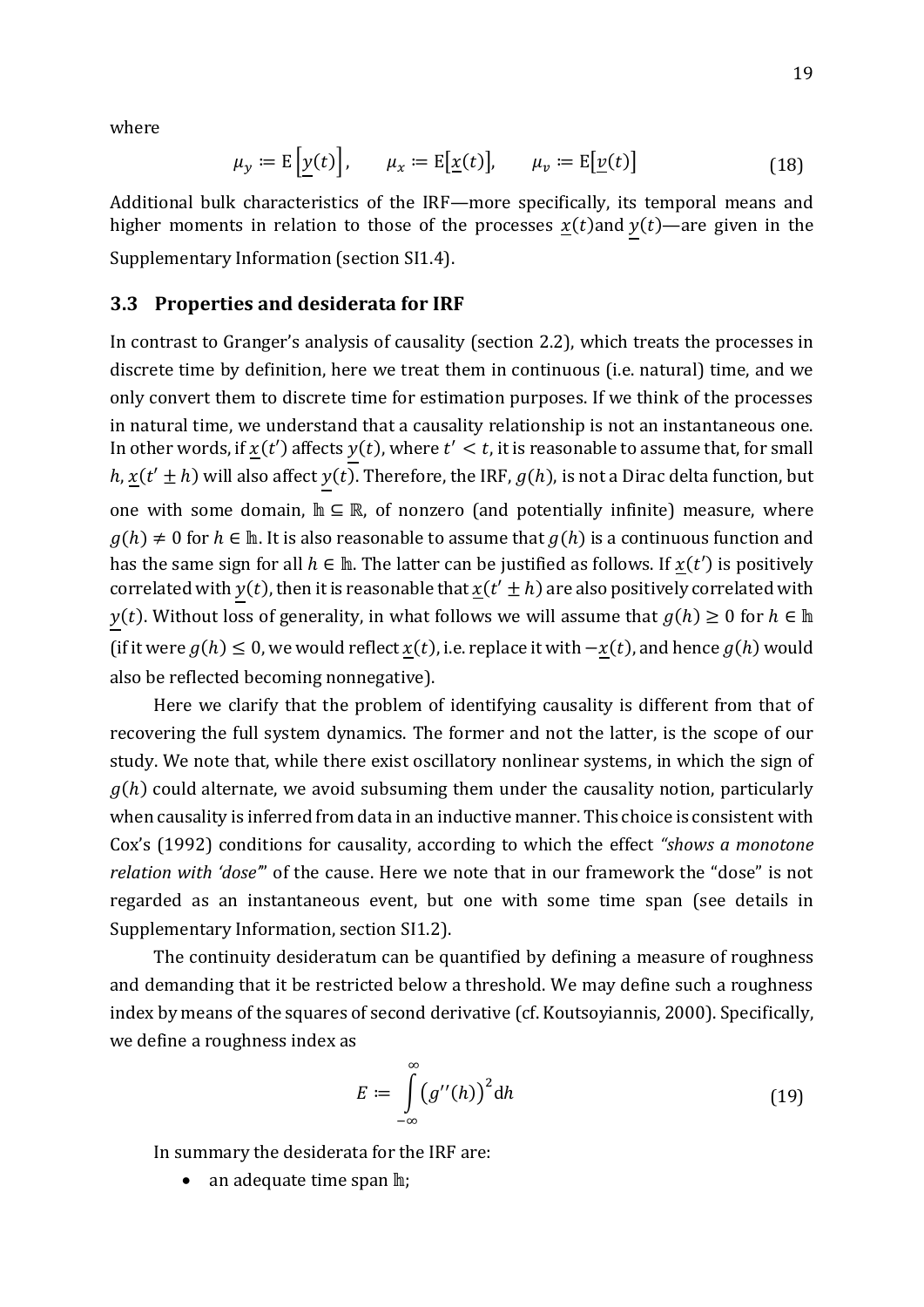- nonnegativity,  $g(h) \geq 0$  for all  $h \in \mathbb{h}$ ;
- smoothness,  $E \le E_0$ , where  $E_0$  is a real number;
- minimum variance of  $v(t)$ .

# **3.4 Estimation of IRF**

The literature offers several methods for estimating an IRF in terms of auto- and crosscorrelations (Young, 2011, 2015) or their Fourier transforms, i.e., power spectra and cross-spectra (e.g. Papoulis, 1991). Here we seek a more direct method that can work with time series of observations per se, being easily understandable and reproducible by any reader using simple computational means, and can also host our desiderata for the IRF.

In dealing with observations, we first note that they are necessarily made in discrete time *τ*, representing the time period  $(τ – 1)D$  to  $τD$  (where *τ* is integer and *D* is the discretization time step). It is assumed that each measurement represents the time average of the process in this period (other cases are also discussed in the Supplementary Information, Section SI1.1). Thus,

$$
\underline{x}_{\tau} := \frac{1}{D} \int_{(\tau - 1)D}^{\tau D} \underline{x}(t) dt
$$
\n(20)

and likewise for  $y_\tau$  and  $\underline{v}_\tau.$  The discrete-time version of equation (7) becomes

$$
\underline{y}_{\tau} = \sum_{j=-\infty}^{\infty} g_j \underline{x}_{\tau-j} + \underline{v}_{\tau}
$$
\n(21)

Specifically, using the definition of the discrete-time processes in equation (20) we show in the Supplementary Information (Section SI1.1) that equation (21) follows from (7) and that the discrete-time version of the IRF is related to the continuous-time one by

$$
g_j = \frac{1}{D} (G((j-1)D) - 2G(jD) + G((j+1)D))
$$
\n(22)

where

$$
G(b) := \int_{-\infty}^{b} \int_{-\infty}^{a} g(h) dh \, da \tag{23}
$$

Second, the observation period *L* is finite and hence the series  $g_j$  sought should necessarily be assumed of finite length too. We thus formulate the estimation equation as

$$
\hat{\mathbf{y}}_{\tau} = \sum_{j=-J}^{J} g_j \underline{\mathbf{x}}_{\tau-j} + \mu_v \tag{24}
$$

where  $\hat{y}_\tau$  is the estimate of  $y_\tau$  given the series of  $g_j$  and  $J$  is an integer chosen as  $J\ll L$  and  $\mu_{\nu}$  is determined from equation (17). This estimation results in an error: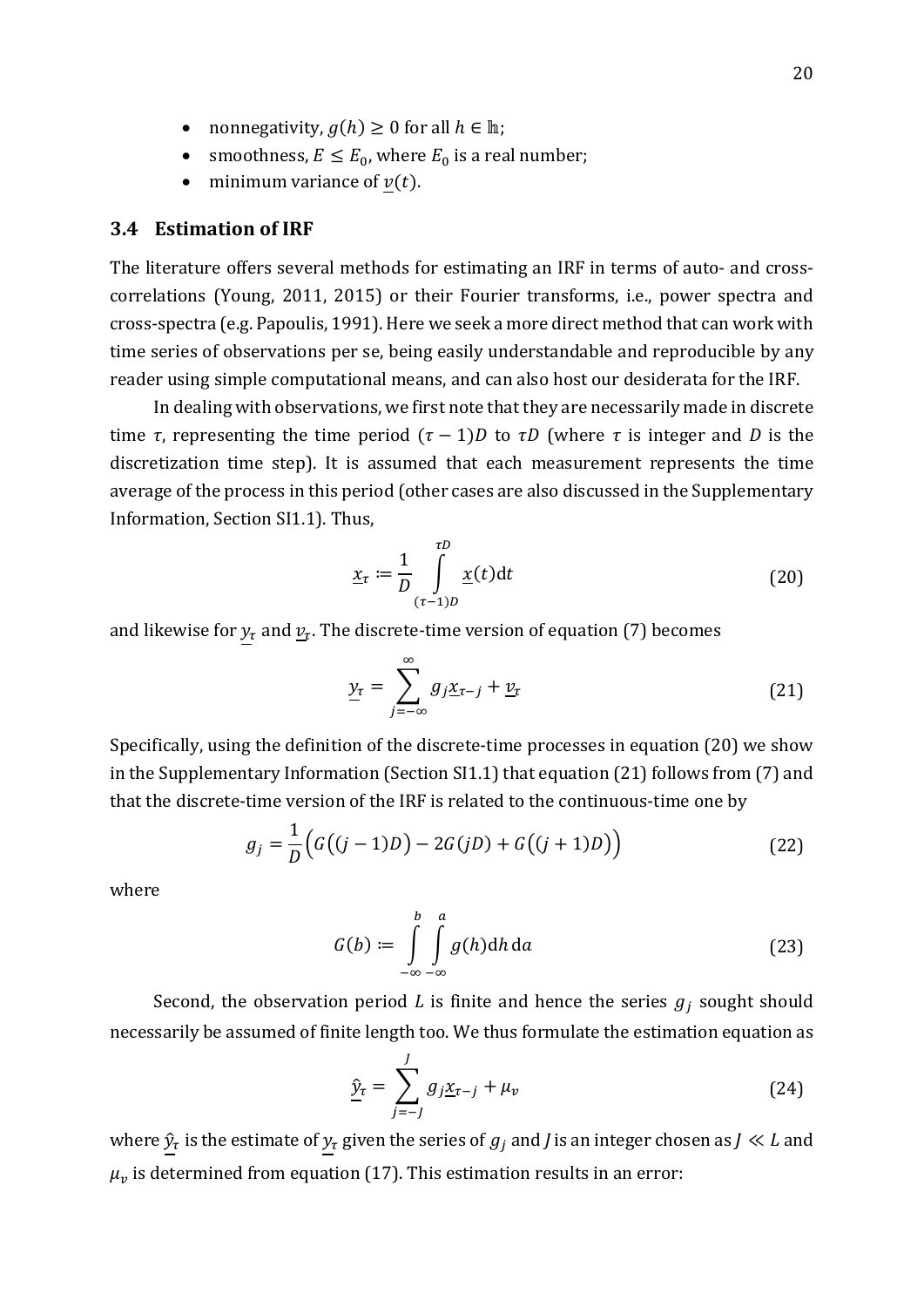$$
\underline{v}_{\tau} := \underline{y}_{\tau} - \underline{\hat{y}}_{\tau} = \underline{y}_{\tau} - \sum_{j=-J}^{J} g_j \underline{x}_{\tau-j} - \mu_v
$$
\n(25)

Assuming that we have simultaneous observations of the  $\underline{x}_{\tau}$  and  $y_{\tau}$  series, for a length *L* the estimator of the variance of  $\mathcal{v}_\tau$  is

$$
\hat{\underline{\gamma}}_{\nu} := \frac{1}{L - 2J} \sum_{\tau = J + 1}^{L - J} \left( \underline{y}_{\tau} - \sum_{j = -J}^{J} g_j \underline{x}_{\tau - j} - \mu_{\nu} \right)^2 \tag{26}
$$

and the explained variance ratio is

$$
\underline{e} := 1 - \frac{\hat{\gamma}_v}{\hat{\gamma}_y} \tag{27}
$$

As already mentioned, the above least-squares-based determination of the ordinates  $g_j$  is not the only technique for the identification of the IRF; additional techniques can be found in Young (2011, 2015 and references therein). A well-known weakness of determining numerous ordinates is that it is an over-parameterized problem, which is typically addressed by assuming a parametric model (such as a Box-Jenkins model or an autoregressive moving average exogenous—ARMAX—model; Young, 2011, 2015). Here we prefer to use a nonparametric approach and we tackle the overparameterization problem by imposing the roughness threshold, as discussed above. An additional parametric method, formulated in terms of parameterizing the IRF per se in continuous time is also discussed and compared to the proposed non-parametric method in the Supplementary Information of the companion paper (Koutsoyiannis et al., 2022; sections SI2.3 and SI2.4).

Now the roughness index of the IRF can be formulated by replacing the continuous second derivative with the discrete one as

$$
E := \sum_{j=-J+1}^{J-1} (g_{j-1} - 2g_j + g_{j+1})^2
$$
 (28)

and can also be expressed as a standardized index by

$$
\varepsilon := \frac{E}{8\sum_{j=-J}^{J} g_j^2} \tag{29}
$$

The constant 8 in the denominator has been introduced in order for the standardized roughness index  $\varepsilon$  of nonnegative  $g_j$  to have a maximum value of 1 (which becomes 2 without the nonnegativity constraint), while its least value is obviously zero. The zero value corresponds to the case where all  $g_i$  are identical. The value 1 corresponds to the case where *J* is large (theoretically, tends to infinity) while the IRF is saw-like with  $g_{2i}$  =  $g_0(1 - (j/[J/2])^2)$  (even values of the index) and  $g_{2j+1} = 0$  (odd values of the index).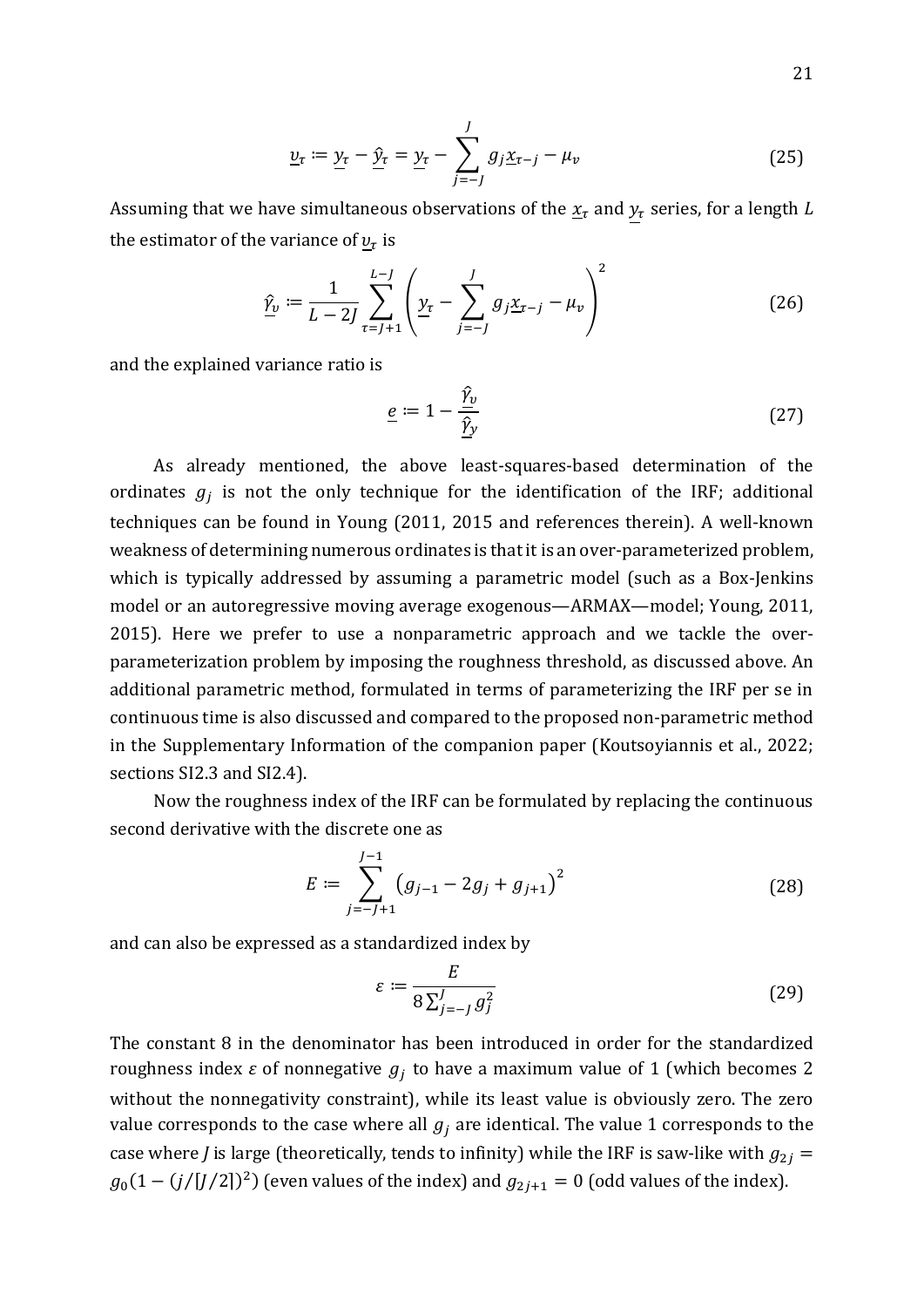It is computationally convenient to write the above equations in vector form, also replacing estimators with estimates and stochastic processes with time series of observations (cf. Koutsoyiannis, 2000). Thus, combining equations (24) and (17) we write  $\frac{\hat{y}_\tau - \mu_y = \sum_{j=-J}^J g_j (\underline{x}_{\tau-j} - \mu_x)$  and in vector form we will have

$$
\hat{\mathbf{y}} = Xg \tag{30}
$$

where  $\widehat{\mathbf{y}} \coloneqq \begin{bmatrix} \widehat{y}_{J+1} - \mu_{\mathcal{Y}}, ..., \widehat{y}_{L-J} - \mu_{\mathcal{Y}} \end{bmatrix}^{\text{T}}$  is the vector of estimates of  $\mathbf{y} \coloneqq \begin{bmatrix} y_{J+1} - \mu_{\mathcal{Y}} \end{bmatrix}$  $\mu_y,...,\allowbreak y_{L-J}-\mu_y\big]^{\text{T}}$ ,  $\boldsymbol{g}\coloneqq\big[g_{-I},...,g_0,...,g_J\big]^{\text{T}}$  is a vector with the 2J + 1 elements of IRF, and *X* is a matrix with  $L - 2J$  rows, numbered  $J + 1$  to  $L - J$ , and  $2J + 1$  columns whose row numbered  $\tau$  is  $\underline{\mathbf{x}}_{\tau} := [x_{\tau+1} - \mu_x, ..., x_{\tau} - \mu_x, ..., x_{\tau-1} - \mu_x].$ 

Now, combining equations (25) and (17), the estimate of the variance of  $\underline{v}_{\tau}$  is

$$
\hat{\gamma}(\boldsymbol{g}) = \frac{1}{L - 2J} (\mathbf{y} - \mathbf{X}\boldsymbol{g})^{\mathrm{T}} (\mathbf{y} - \mathbf{X}\boldsymbol{g})
$$
\n(31)

while the roughness index is

$$
E = \boldsymbol{g}^{\mathrm{T}} \boldsymbol{\Psi}^{\mathrm{T}} \boldsymbol{\Psi} \boldsymbol{g} \tag{32}
$$

where  $\Psi$  is a matrix with 2*J* − 1 rows and 2*J* + 1 columns whose *ij*th entry is

$$
\psi_{ij} = \begin{cases}\n2 & j = i + 1 \\
-1 & |j - i - 1| = 1 \\
0 & \text{otherwise}\n\end{cases}
$$
\n(33)

In this way, the estimation of IRF is formulated as the following optimization problem:

minimize 
$$
\hat{\gamma}(g) = \frac{1}{L - 2j} (y - Xg)^T (y - Xg)
$$
  
subject to  $g^T \Psi^T \Psi g \le E_0$  (34)  
 $g \ge 0$ 

If we ignore the last constraint (nonnegativity) and combine the second one (small roughness) with the objective function using a weight (multiplier)  $\lambda/(L-2J)$ , we obtain an unconstrained optimization problem, i.e.

minimize 
$$
f(g) \coloneqq (y - Xg)^T (y - Xg) + \lambda g^T \Psi^T \Psi g
$$
 (35)

which has an analytical solution. Indeed,  $f(g)$  has derivative

$$
\frac{\mathrm{d}f}{\mathrm{d}\mathbf{g}} = 2\mathbf{g}^{\mathrm{T}}\mathbf{X}^{\mathrm{T}}\mathbf{X} + 2\lambda\mathbf{g}^{\mathrm{T}}\mathbf{\Psi}^{\mathrm{T}}\mathbf{\Psi} - 2\mathbf{y}^{\mathrm{T}}\mathbf{X} \tag{36}
$$

Equating the derivative to **0** and solving for *g* we find

$$
\mathbf{g} = (X^{\mathrm{T}}X + \lambda \mathbf{\Psi}^{\mathrm{T}}\mathbf{\Psi})^{-1} X^{\mathrm{T}} \mathbf{y}
$$
(37)

One may notice in equation (37) that the term  $X^{T}X$  represents autocovariance estimates of the process  $\underline{x}_{\tau}$  while the term  $X^{T}y$  represents cross-covariance estimates of the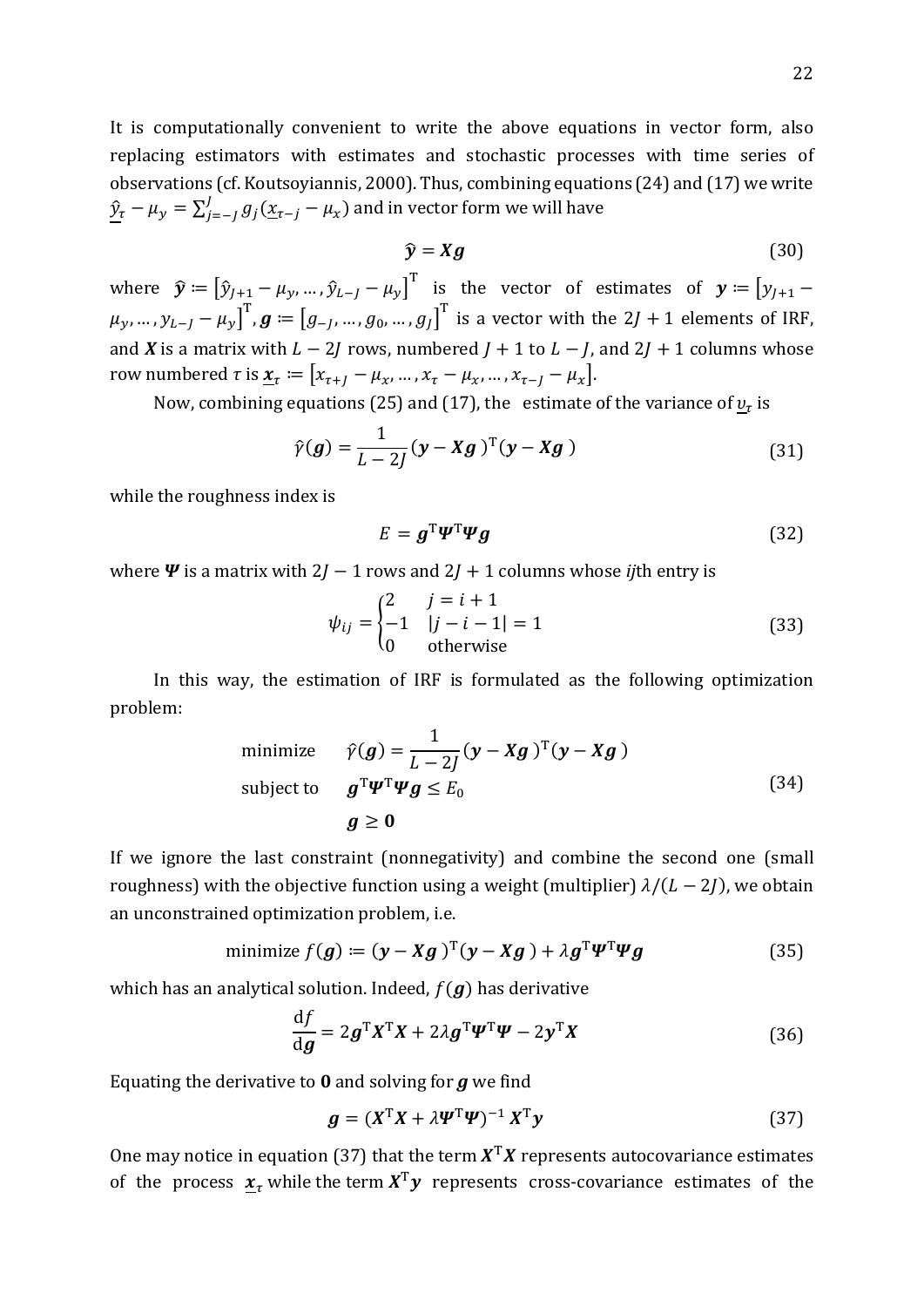processes  $\underline{x}_{\tau}$  and  $\underline{y}_{\tau}.$  By increasing the weight  $\lambda$  of the roughness term  $\bm{\varPsi}^{\text{T}}\bm{\varPsi}$  we can decrease the roughness of *g* and thus with a proper choise of *λ* we can satisfy the roughness constraint.

If the solution in equation (37) also satisfies the nonnegativity constraint, then we have determined the IRF sought analytically. Otherwise, we have to abandon the analytical solution and solve the problem numerically, as no analytical solution is available for the nonnegativity constraint (Chen and Plemmons, 2009). However, all software platforms, including common spreadsheet software, provide solvers that can easily tackle the full optimization problem in equation (34) within seconds or minutes, depending on the time series length.

The discussion of the analytical solution helps us to understand that the autocovariance, and hence the autocorrelation, even though it does not explicitly appear in the numerical version of the optimization procedure, strongly influences the parameter estimation. It is relevant to mention that high autocorrelation results in increased estimation uncertainty and may even result in spurious causality claims. This is illustrated in the Supplementary Information of the companion paper (Koutsoyiannis, 2022, Section SI2.2) along with techniques to handle such situations and avoid false conclusions.

# **4 Discussion and conclusions**

We have briefly examined various approaches to the notion of causality and the criteria for identifying an event as causally responsible for another. When dealing with physical quantities whose values are only known with some degree of certainty, a probabilistic approach to identifying causal links is required. However, attempts to define probabilistic necessary and sufficient conditions have all been found to have limitations. In particular, it is clear that no sufficient condition for concluding to a causal link has ever been identified.

This therefore suggests that the focus should be exclusively upon identifying necessary conditions for causation. Additionally, in view of the additional problem of validating probabilistic statements about a unique occurrence of a putative causal link, it is practically necessary to resort to considering stochastic processes rather than uniquely temporally located events.

Drawing upon Papoulis's proposal for a causal system consisting of two stochastic processes  $\underline{x}(t)$  and  $y(t)$ , which turns upon the existence of an impulse response function (IRF) connecting the two, we identified necessary conditions for the existence of a (linear) causal link either from  $\underline{x}$  to  $y$  or  $y$  to  $\underline{x}$ , or of a hen-or-egg (HOE) situation in which causal influences appear to go in both directions. The distinction between these depends upon the nonexistence of nonzero weights of the linear relationship for negative (respectively positive) lags for the  $x \to y$  causation (respectively the  $y \to x$  causation) with HOE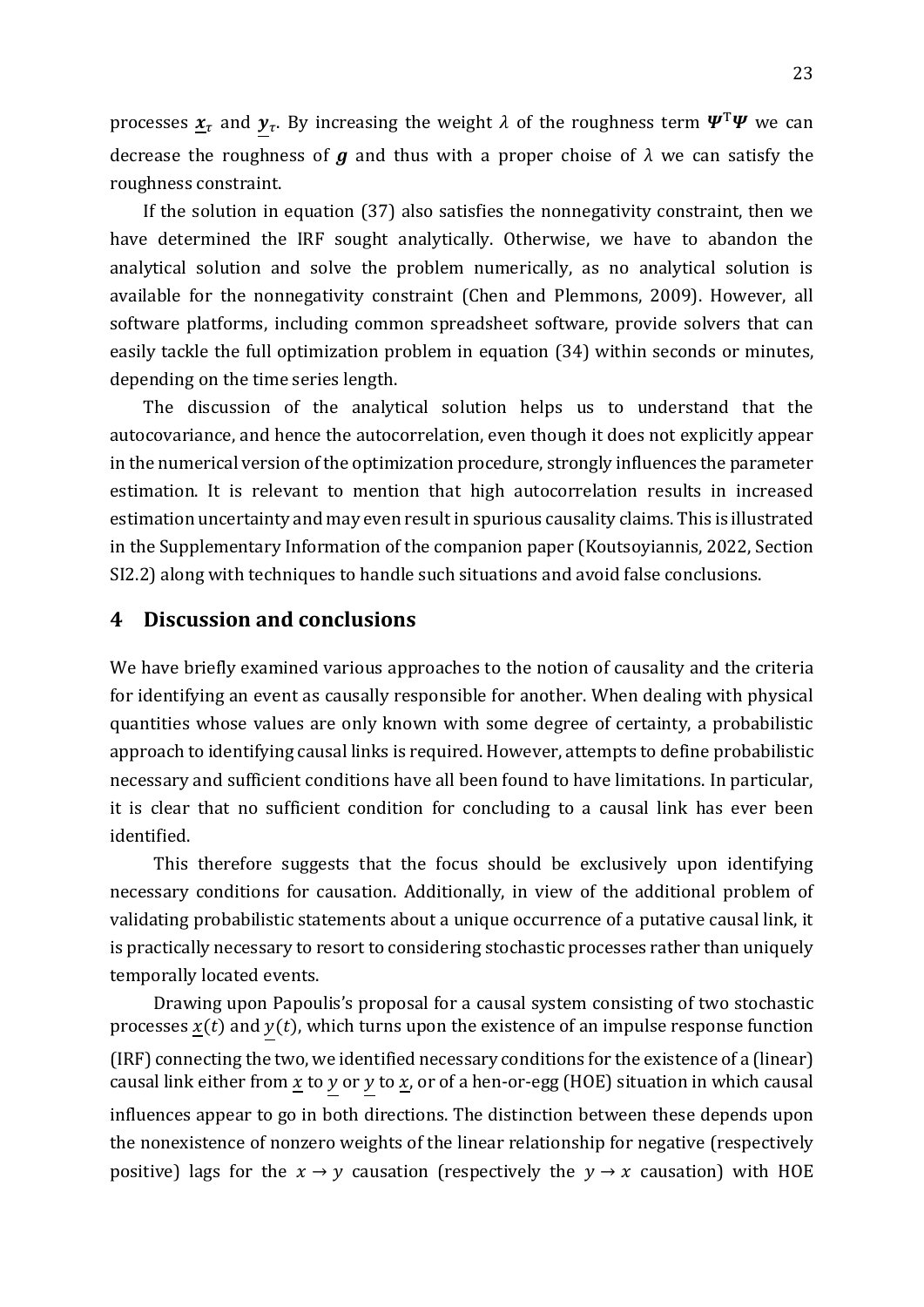otherwise. Additionally, the IRF must enable enough of the variance of the caused process to be explained for a causal link to be a possibility. Additional constraints of smoothness and nonnegativity of the IRF are included in the method.

An additional benefit of the proposed method, albeit not discussed above, is its direct applicability to the simulation of bivariate processes that exhibit time directionality and causality. Conventional stochastic models generate time symmetric processes. The problem of simulating a scalar process with time directionality has been tackled recently (Koutsoyiannis, 2019, 2020). The present framework provides direct methods to simulate time-directional vector processes with two variates, as well as hints for multivariate processes—a problem to be studied in future research.

The methodological framework proposed herein features substantial differences from existing methods, such as those discussed in section 2.2. A first difference is in its epistemological background which leads to a less ambitious objective, that of seeking necessary conditions of causality rather than sufficient ones. The usefulness of this objective lies in its ability to falsify an assumed causality and to add statistical evidence, in an inductive context, for potential causality and its direction.

A second difference is that our focus is upon maximizing not the predictability per se, but the lucidity in identifying the (potentially causal) relationship between two processes  $\underline{x}_{\tau}$  and  $y_{\tau}.$  This can be seen by comparing Granger's expression in equation (1) with our expression in equation (24). To estimate  $y_\tau$ , the former includes terms  $y_i$  for times earlier than *τ* while the second does not. Such terms may increase predictability but say nothing about a potentially causal relationship between the two processes  $\underline{x}_{\tau}$  and  $y_{\tau}$ ; rather, they may obscure that relationship, as autocorrelation is by definition symmetric in time.

Furthermore, by its construction, our framework can detect not only monodirectional (potentially) causal relationships, but also causality of HOE type. Notably, our method is formulated from the outset for the latter case, while the former case will be obtained as a result if in one of the two directions the IRF weights are zero. Further, like other methods (e.g. Granger's) our method allows testing in two directions,  $x \to y$  and  $y \rightarrow x$ . The results in each direction are not anti-symmetrical in terms of the estimated IRFs and thus the method provides two different views of the (potentially) causal relationship, thus becoming more insightful.

A fourth difference of our method from many other methods lies in the recognition that natural time is continuous rather than discrete (nb., some methods, e.g. Liang, 2016, also use continuous time). The discrete-time relationships, which are necessary in estimation based on observations, are deduced from the continuous-time formulation, rather than taken as such from the outset. To understand the importance of this difference in foundation, consider a classic causal system in continuous time. If we considered the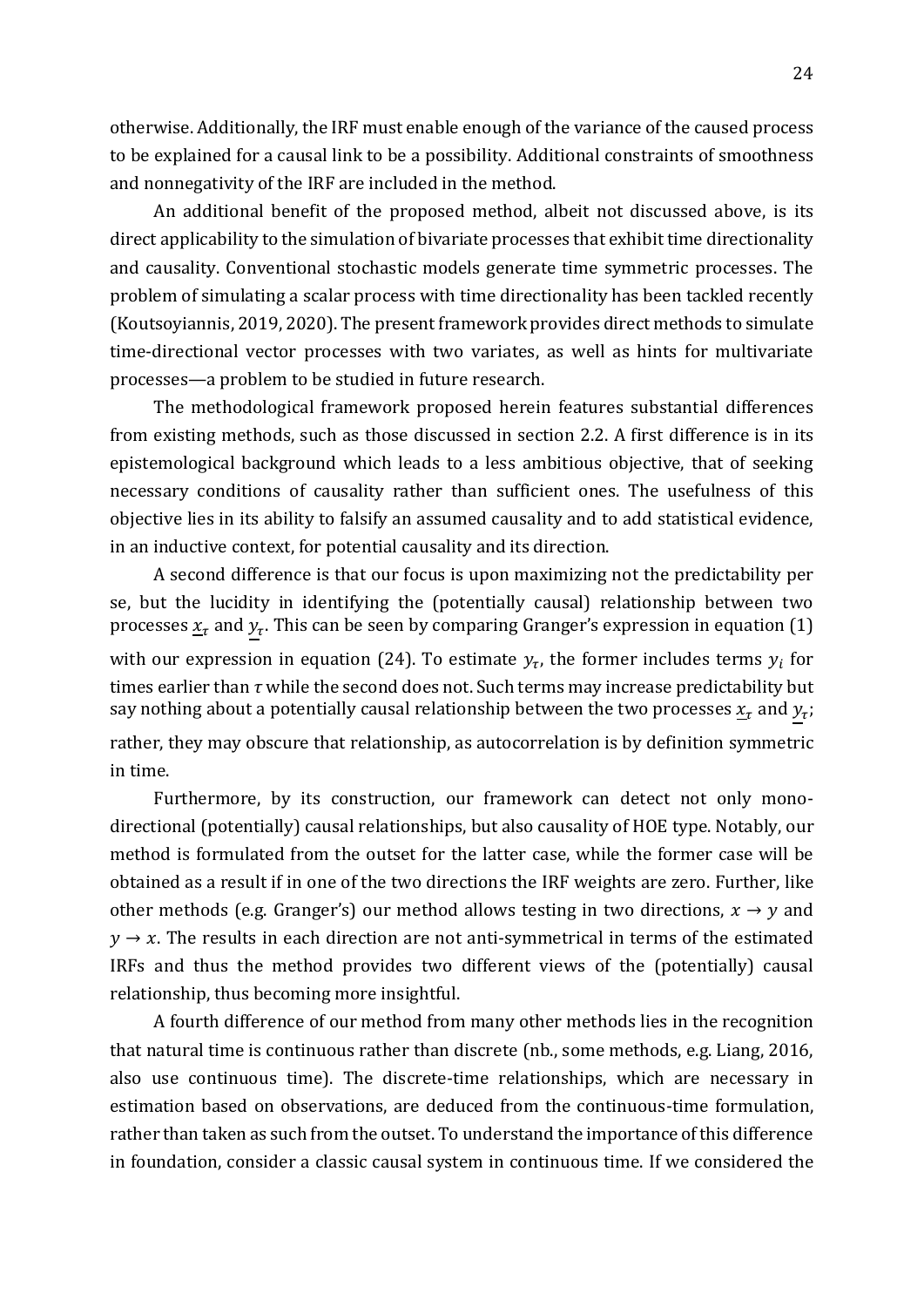system in discrete time from the outset, then the weight for lag zero would be zero to exclude synchrony (cf. Granger's expression in equation (1)). But considering continuous time, it becomes clear from equation (22) that  $g_0 = (G(D))/D \neq 0$  and this is not a violation of the axiom of time precedence.

The properties of an adequate time span of causality, instead of an instantaneous action, along with the nonnegativity and roughness (or smoothness) constraints are additional specific features of the method. Their importance derives from their enabling the true dynamics of the system  $(\underline{x}_{\tau},\underline{y}_{\tau})$  to be revealed, in addition to just identifying the time lags—at least for systems consistent with the constraints, i.e. not those with oscillatory or excessively rough actual dynamics. This importance will become evident in the second part of this study, devoted to applications (Koutsoyiannis et al., 2022). On the negative side, the constraints certainly make the formal statistical testing more challenging. This would certainly be feasible with a Monte Carlo approach, but it is not within the scope of this paper.

**Acknowledgments:** The constructive comments of two anonymous reviewers helped us to substantially improve our work. We also thank the Board Member Graham Hughes for the processing of the paper and the favourable decision, as well as Keith Beven for his advice on a preliminary version of the manuscript.

**Funding:** This research received no external funding but was motivated by the scientific curiosity of the authors.

**Conflicts of Interest:** We declare no conflict of interest.

# **References**

- Birkhoff, G. D. & Lewis Jr., D. C. 1935 Stability in causal systems, *Philosophy of Science* **2**(3), 304-333, https://www.jstor.org/stable/184526 (accessed 21 August 2021).
- Bode, H. W. & Shannon, C. E. 1950 A simplified derivation of linear least square smoothing and prediction theory. *Proc. of the IRE* **38**(4), 417-425.
- Bunge, M. 1979 *Causality and Modern Science*. Third edition, Dover Publications.
- Chen, D. & Plemmons, R. J. 2009. Nonnegativity constraints in numerical analysis. In *The Birth of Numerical Analysis* (ed. A. Bultheel & R. Cools), pp. 109-139, World Scientific, https://doi.org/10.1142/7075
- Clifton, D. L. 1968. *The use of the transfer function and impulse response in acoustic scattering problems*. Defense Research Laboratory, The University of Texas at Austin, Austin, Texas, USA. https://apps.dtic.mil/sti/pdfs/ADA033260.pdf (accessed 21 August 2021).
- Cohen, M. X. 2014 *Analyzing Neural Time Series Data: Theory and Practice.* Cambridge, MA, USA: MIT Press. Cox, D.R., 1992 Causality: Some statistical aspects. *J. Roy. Stat. Soc. A* 155(2), 291-301.
- Dooge, J. C. 1959 A general theory of the unit hydrograph. *J. Geoph. Res.* **64**(2), 241-256.
- Drenick, R. F. 1963 Random processes in control and communications, *IEEE Trans. on Military Electronics*, MIL-**7**(4), 275-280 , doi: 10.1109/TME.1963.4323091.
- Gardner, S. 1999 *Kant and the Critique of Pure Reason*. London: Routledge.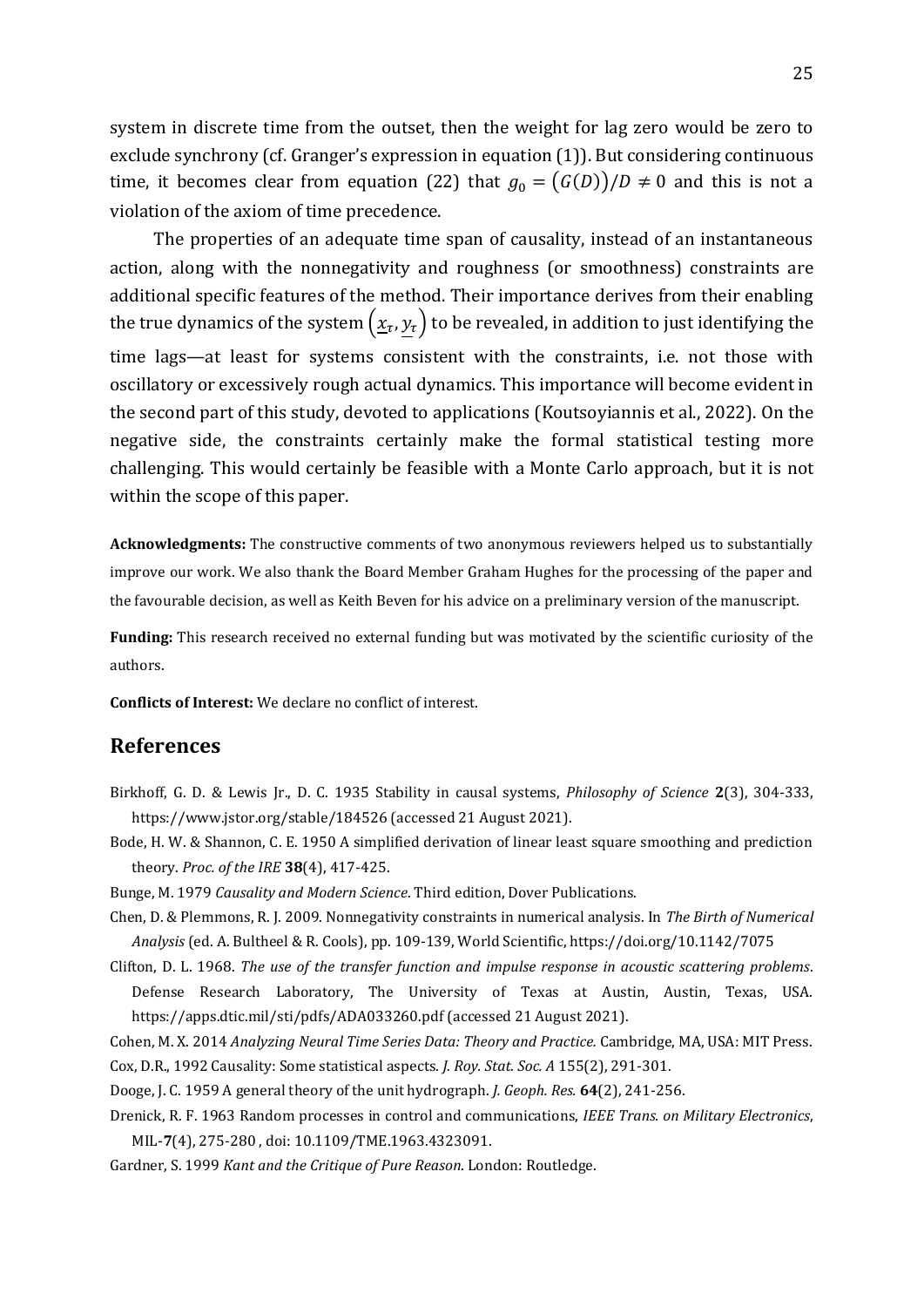- Granger, C. W. 1969 Investigating causal relations by econometric models and cross-spectral methods. *Econometrica*, **37**(3), 424-438.
- Granger, C. W. 1980. Testing for causality: a personal viewpoint. *J. Econ. Dynamics and Control* **2**, 329-352.
- Granger, C. & Newbold, P. 1986 *Forecasting Economic Time Series.* San Diego, CA, USA: Academic Press,.
- Gujarati, D. N. & Porter, D. C. 2009 *Basic Econometrics.* 5th ed., Boston, MA, USA: McGraw Hill.
- Hannart, A., Pearl, J., Otto, F. E. L., Naveau, P. & Ghil, M. 2016 Causal counterfactual theory for the attribution of weather and climate-related events. *Bull. Amer. Met. Soc.* **97**(1), 99-110.
- Hendry, D. F. & Morgan, M. S. 1994 The ET interview. Professor H.O.A. Wold: 1907-1992. *Econometric Theory* **10**, 419-433, http://korora.econ.yale.edu/et/interview/wold.pdf (accessed 21 August 2021).
- Hopf, E. 1934 On causality, statistics and probability, *J. of Mathematics and Physics,* 13, doi: 10.1002/sapm193413151.
- Hume, D. 1748 *An enquiry concerning human understanding.*
- Jaynes, E.T. 1957 Information theory and statistical mechanics. *Physical Review*, 106 (4), 620-630
- Kant, I. 1787/1998 *Critique of Pure Reason.* (transl. P. Guyer & A. W. Wood), Cambridge: Cambridge University Press.
- Keats, R. G. 1967 A note on the black box problem. *Appl. Prob.* **4**(1), 113-122, https://www.jstor.org/stable/3212303 (accessed 21 August 2021).
- Kline, A. D. 1980 *Are there cases of simultaneous causation? PSA* Proc. Bienn. Meet. Philos. Sci. Assoc., 292– 301, Philosophy of Science Association.
- Kolmogorov, A. N. 1941 Interpolation und extrapolation, *Izv. Akad. Nauk SSSR Ser. Mat.* **5**, 3-14 (Republished in Kolmogorov, A. N. & Shiryayev, A. N. 1992 *Selected works of A. N. Kolmogorov*: Vol. 2, Probability theory and mathematical statistics. Kluwer Academic, pp. 272-280).
- Koutsoyiannis, D. 2000 Broken line smoothing: A simple method for interpolating and smoothing data series. *Environ. Modelling and Software* **15**(2), 139–149.
- Koutsoyiannis, D. 2006 On the quest for chaotic attractors in hydrological processes. *Hydrol. Sci. J.* **51**(6), 1065–1091, doi: 10.1623/hysj.51.6.1065.
- Koutsoyiannis, D. 2014a Random musings on stochastics (Lorenz Lecture). *AGU 2014 Fall Meeting*, American Geophysical Union, San Francisco, USA , doi: 10.13140/RG.2.1.2852.8804.
- Koutsoyiannis, D. 2014b Entropy: from thermodynamics to hydrology, *Entropy*, 16 (3), 1287–1314, doi:10.3390/e16031287.
- Koutsoyiannis, D. 2019 Time's arrow in stochastic characterization and simulation of atmospheric and hydrological processes. *Hydrol. Sci. J.* **64**(9), 1013–1037, doi:10.1080/02626667.2019.1600700,.
- Koutsoyiannis, D. 2020 Simple stochastic simulation of time irreversible and reversible processes. *Hydrol. Sci. J.* **65**(4), 536–551, doi:10.1080/02626667.2019.1705302.
- Koutsoyiannis, D. 2021 *Stochastics of Hydroclimatic Extremes - A Cool Look at Risk.* Athens: Kallipos, ISBN: 978-618-85370-0-2, 333 pp; http://www.itia.ntua.gr/2000/.
- Koutsoyiannis, D. & Dimitriadis, P. 2021 Towards generic simulation for demanding stochastic processes, Sci, 3, 34, doi: 10.3390/sci3030034.
- Koutsoyiannis, D. & Kundzewicz, Z. W. 2020 Atmospheric temperature and CO₂: Hen-or-egg causality? *Sci* **2**(4), 83, doi:10.3390/sci2040083.
- Koutsoyiannis, D., Onof, C. Christofides, A. & Kundzewicz, Z. W. 2022 Revisiting causality using stochastics: 2. Applications, *Proceedings of the Royal Society A*, this issue.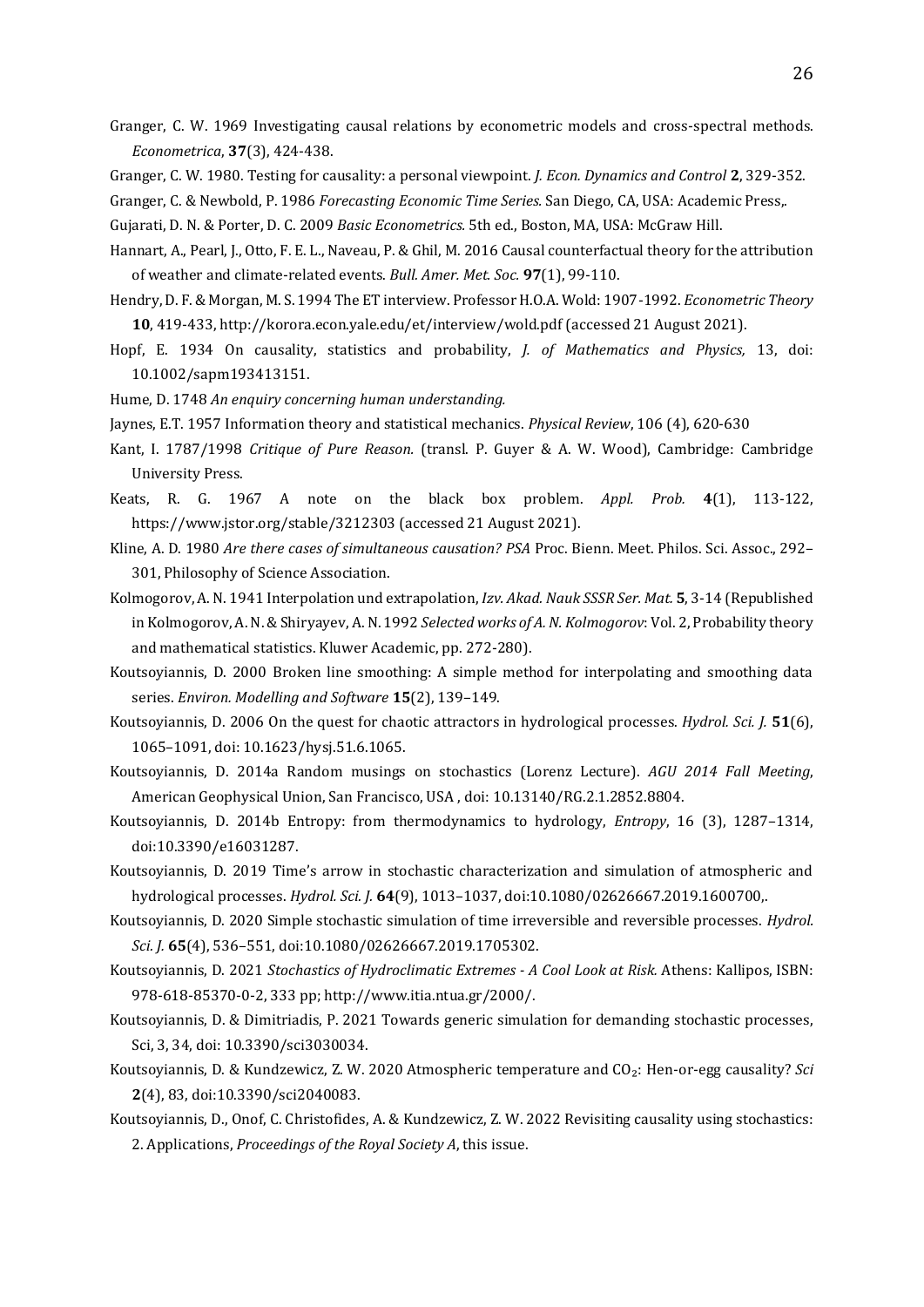Koutsoyiannis, D., Yao, H. & Georgakakos, A. 2008 Medium-range flow prediction for the Nile: a comparison of stochastic and deterministic methods, *Hydrol. Sci. J.*, 53 (1), 142–164, doi:10.1623/hysj.53.1.142.

- Liang, X. S. 2016 Information flow and causality as rigorous notions ab initio. *Phys. Rev. E* **94**, 052201.
- Liang, X.S., 2018. Causation and information flow with respect to relative entropy. *Chaos: An Interdisciplinary Journal of Nonlinear Science*, 28(7), 075311.
- Masani, P. 1966 Wiener's contributions to generalized harmonic analysis, prediction theory and filter theory. *Bull. Amer. Math. Soc.* **72**(1), 73-125.
- Mehlberg, H. M. 1983. *Time, Causality, and the Quantum Theory*. Dordrecht, Holland: Reidel,.
- Nash, J.E. 1959 Systematic determination of unit hydrograph parameters. *J. Geoph. Res.* **64**(1), 111-115.
- Papoulis, A. 1991 *Probability, Random Variables and Stochastic Processes*, 3rd ed.; New York, NY, USA: McGraw-Hill (1st edition 1965).
- Parzen, E. 1968 *Multiple Time Series Modeling*. Technical Report 22, Department of Statistics, Stanford University, Stanford, CA, USA, https://apps.dtic.mil/sti/pdfs/AD0627023.pdf (accessed 21 August 2021).
- Pearl, J. 2009 Causal inference in statistics: An overview. *Statistics Surveys* **3**, 96-146, doi: 10.1214/09- SS057.
- Pearl, J., Glymour, M. & Jewell, N. P. 2016 *Causal Inference in Statistics: A Primer*. Chichester, UK: Wiley.
- Post, E. J. 1963 Note on phase-amplitude relations. *Proc. of the IEEE* **51**(4), 627-627.
- Robbins, H. 1959 An extension of Wiener filter theory to partly sampled systems. *IRE Transactions on Circuit Theory* **6**(4), 362-370, doi: 10.1109/TCT.1959.1086575.
- Salmon, W. 1998 *Causality and Explanation*, New York: Oxford University Press.
- Shannon, C. E. 1948 The mathematical theory of communication. *Bell System Technical Journal* **27**(3), 379- 423.
- Sharnoff, M. 1964 Validity conditions for the Kramers-Kronig relations. *Am. J. Phys.* **32**, 40-44, doi: 10.1119/1.1970070.
- Sion, A. 2010 *The logic of causation: Definition, induction and deduction of deterministic causality*. Avi Sion (self-publication), http://thelogician.net/LOGIC-OF-CAUSATION/Cover-page.htm (accessed 3 July 2021).
- Skyrms, B., 1980. *Causal Necessity: A Pragmatic Investigation of The Necessity of Laws*. New Haven and London: Yale University Press.
- Stips, A., Macias, D., Coughlan, C., Garcia-Gorriz, E., Liang, X. S. 2016 On the causal structure between CO<sup>2</sup> and global temperature. *Sci. Rep.* **6**, 21691, doi:10.1038/srep21691.
- Strotz, R. H, & Wold, H. O. A. 1960 Recursive vs. nonrecursive systems: an attempt at synthesis (Part I of a triptych on causal chain systems). *Econometrica* **28**(2), 417-427, https://www.jstor.org/stable/1907731 (accessed 21 August 2021).

Suppes, P. 1970 *A Probabilistic Theory of Causality.* Amsterdam, The Netherlands: North-Holland Publishing.

Verbitsky, M. Y., Mann, M. E., Steinman, B. A. & Volobuev, D. M. 2019 Detecting causality signal in instrumental measurements and climate model simulations: global warming case study. *Geosci. Model Dev.* **12**, 4053–4060, doi: 10.5194/gmd-12-4053-2019.

- Wiener, N. 1948 *Cybernetics or Control and Communication in the Animal and the Machine.* Cambridge, MA, USA: MIT Press, 212 pp.
- Wiener, N., 1949. *Extrapolation, Interpolation and Smoothing of Stationary Time Series, with Engineering Applications.* New York, NY, USA: Wiley.